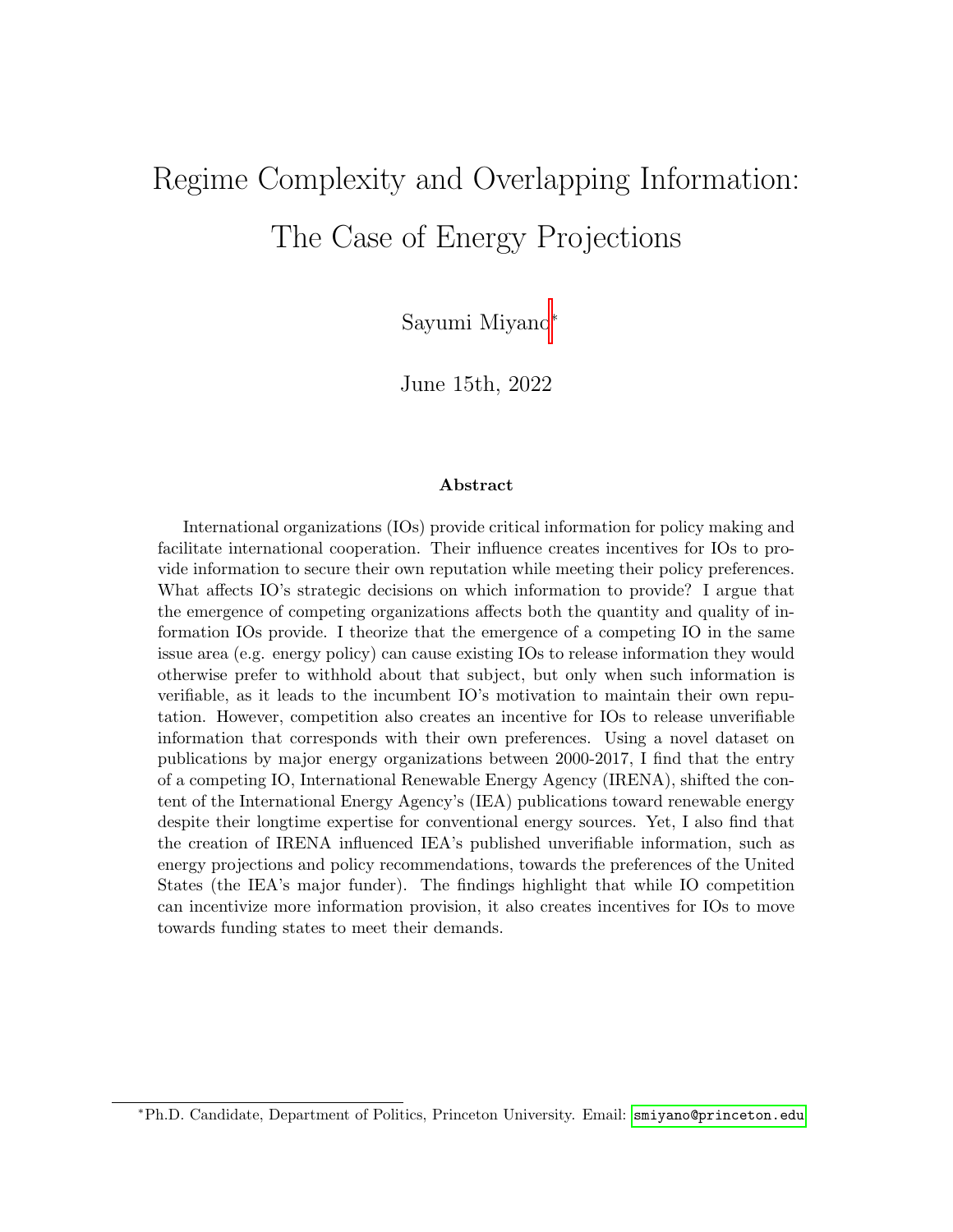#### 1 Introduction

Providing information is one of the crucial functions of international organizations (IO). Many IOs publish a number of news articles, reports, and research across issue areas, such as trade, development, energy, environment, health, and technology. In fact, the IO's discretion over which information to provide constitutes their major source of power, as it affects the subsequent policy debate and outcomes both internationally and domestically. IOs thus face an incentive to use this discretion strategically. They may strategically select which information to provide, following the preferences of major principal states or pressures from interest groups. Yet IOs simultaneously face a need to legitimize themselves as unbiased and reliable sources of information. Both the pressures to cater to member states' interests and to legitimize themselves have seemingly increased under today's so-called regime complex-ity,<sup>[1](#page-0-0)</sup> in which multiple partially-overlapping institutions operate in the same issue area. This paper asks whether the presence of overlapping institutions affects the quality and quantity of information that IOs provide. More specifically, how does the presence of overlapping institutions create incentives and disincentives for an IO to provide more accurate information, as compared to the case where there is only one dominant IO?

I argue that additional information sources affect the quality and quantity of information provided by existing IOs. In particular, whether overlapping IOs coordinate or compete in providing information is conditional upon the verifiability of information they provide and the interest of principal states. Information is *verifiable* if the receiver, such as the public,<sup>[2](#page-0-0)</sup> can easily figure out ex-post whether the IO truthfully reported the information. In this case, IOs avoid telling misinformation because it would be detrimental to their reputation. Yet they still have incentives not to publicize certain information if it is unfavorable to them. In short, IOs can decide which information to publicize and which to be silent about. On the other hand, information is unverifiable if it is impossible for the audience to know whether the provider is telling the truth or not. Verifiability can be considered on a continuum, in which some information has smaller chance of getting verified than others (e.g. due to high cost of

<sup>1</sup> In this paper, I use the term "regime complexity" interchangeably with "overlapping institutions."

<sup>&</sup>lt;sup>2</sup> The "public" here does not necessarily refer to the ordinary citizens, but the attentive public who pay attention to the issue, including NGOs and special interest groups.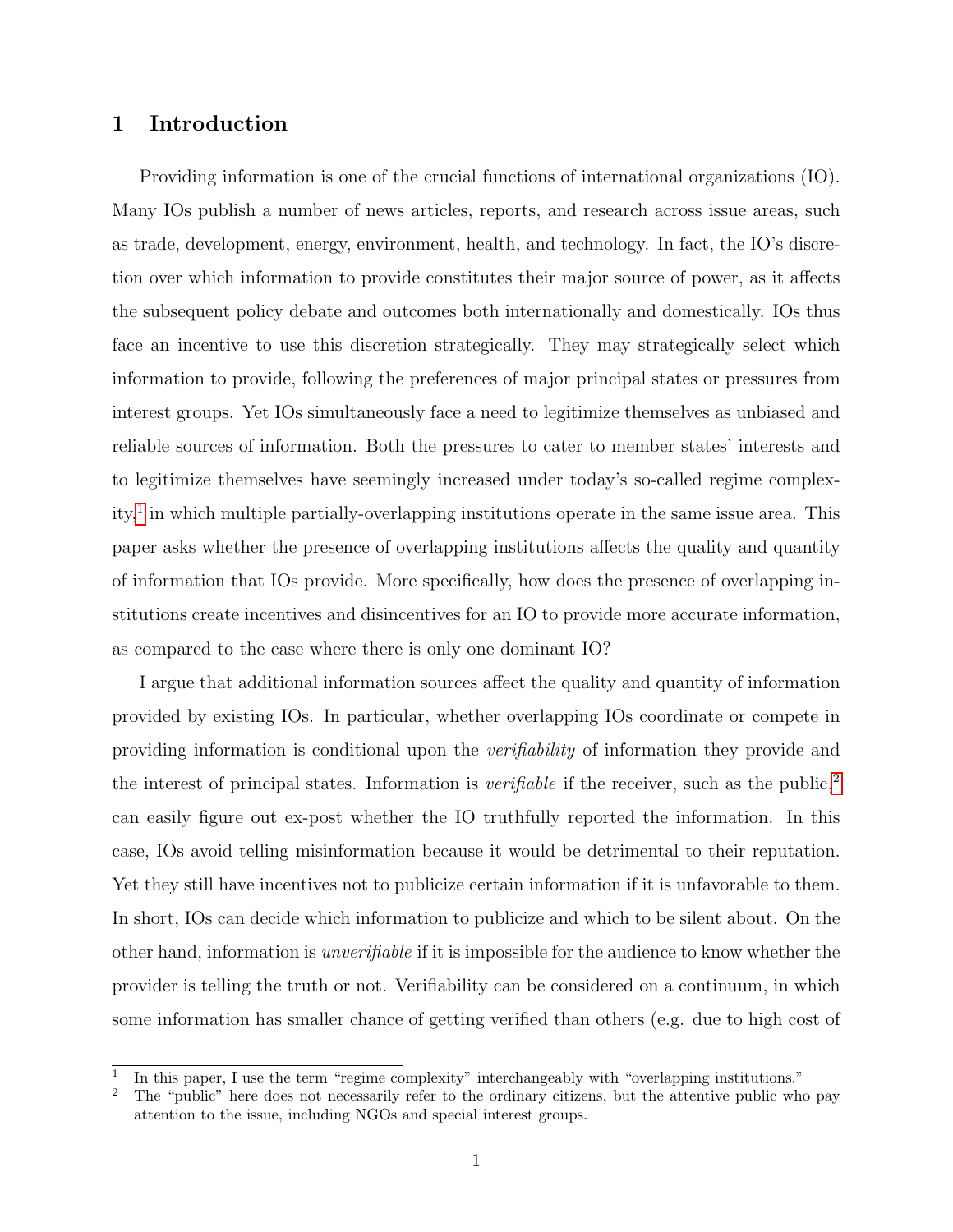verification or information concerning uncertain future). If the information provider cares about their reputation, this chance of verification may deter them from telling false or biased information.[3](#page-0-0) In the former case, when the information is verifiable, I argue that an addition of overlapping IO increases the likelihood that the existing IO reveals their information instead of hiding the information. However, in the latter case where the information is less verifiable, additional IOs create room for biased reporting by the existing IO, driven by forum shopping behaviors among domestic actors.

I examine this in the case of energy and environment, one of the issue areas that experienced a rapid increase in the number of institutions over the past few decades (Keohane and Victor [2011;](#page-28-0) Abbott [2012;](#page-26-0) Colgan et al. [2012;](#page-27-0) Graaf and Colgan [2016\)](#page-27-1). While the International Energy Agency (IEA) has been the most acknowledged institution in the field of energy policy, there are now multiple institutions that also provide related information, such as future projections or policy scenarios on energy mix and carbon emissions. Some of them are now widely recognized as major IOs. In particular, International Renewable Energy Agency (IRENA), which was founded in 2009 and came into force in 2010, expanded its membership from 85 countries in 2011 to 167 by  $2021<sup>4</sup>$  $2021<sup>4</sup>$  $2021<sup>4</sup>$  and its budget size quickly caught up with that of IEA (Overland and Reischl [2018\)](#page-28-1). These intergovernmental organizations share an overlapping mandate: publishing annual projections and recommendations on energy usage and its consequence. In addition, some individual states as well as private actors, such as business firms, non-governmental organizations (NGOs), and think tanks are also active in publishing energy projections and policy recommendations. These scenarios are used by a wide range of actors, from policymakers to business sectors. For example, companies often use IEA's "World Energy Outlook" when they assess climate-related risks.<sup>[5](#page-0-0)</sup>

As an observable implication of my theory, I expect that the IEA starts publishing more information on renewables after IRENA's entry (change in quantity). However, the content of their publications, when they are less verifiable like the long-term energy outlooks or pol-

<sup>&</sup>lt;sup>3</sup> When it is unverifiable for sure (i.e., zero probability of getting verified), however, there is no reputation cost, and hence the information provider always has an incentive to tell whatever is preferred.

<sup>4</sup> IRENA. "IRENA Membership" (<https://www.irena.org/irenamembership> Accessed January 2022)

<sup>5</sup> International Energy Agency, Dec. 15, 2016. "IEA welcomes Task Force recommendations to disclose climate change risks with scenario analysis"([https://www.iea.org/news/iea-welcomes-task-force](https://www.iea.org/news/iea-welcomes-task-force-recommendations-to-disclose-climate-change-risks-with-scenario-analysis) [-recommendations-to-disclose-climate-change-risks-with-scenario-analysis](https://www.iea.org/news/iea-welcomes-task-force-recommendations-to-disclose-climate-change-risks-with-scenario-analysis))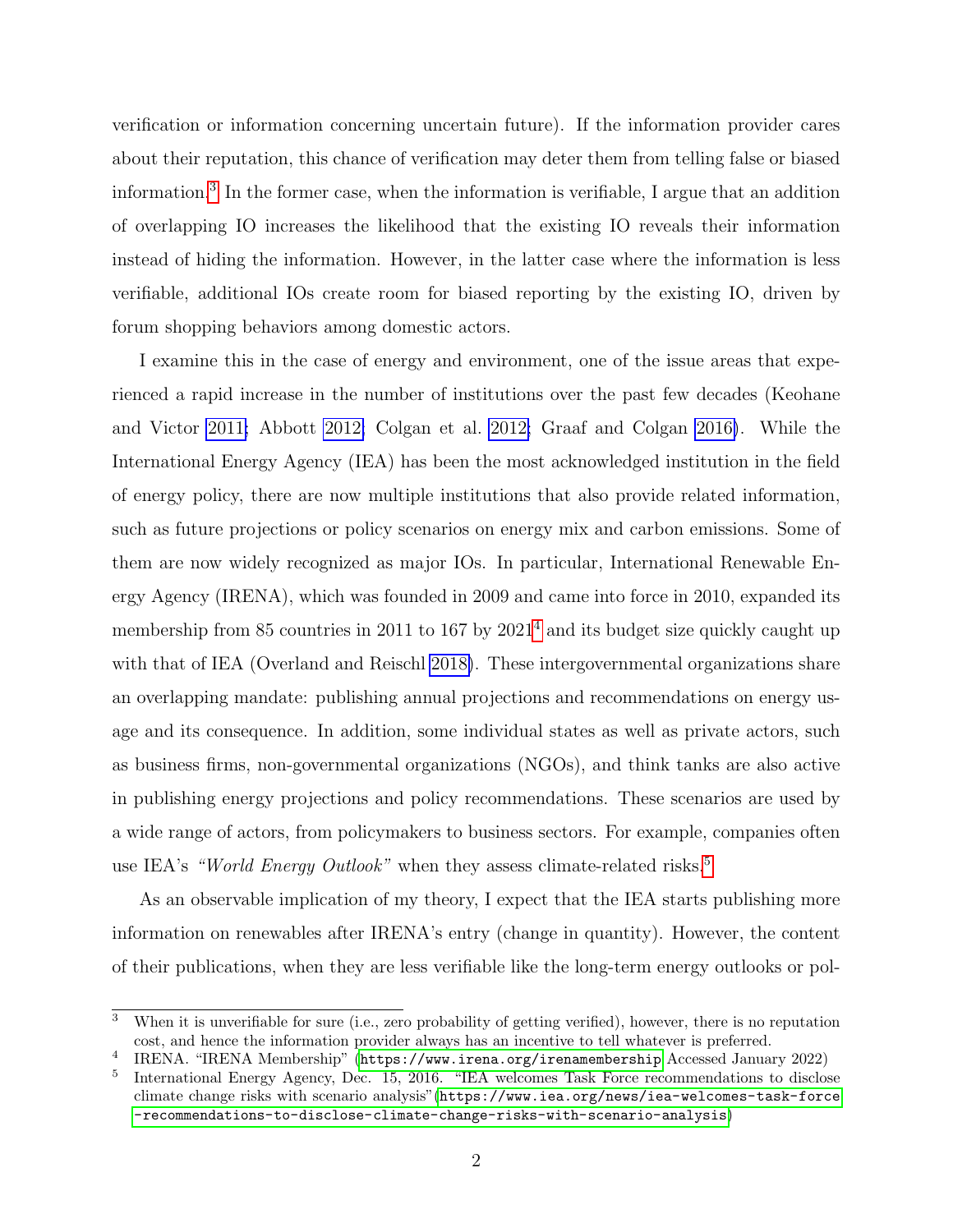icy recommendations, is more likely to become catered to the U.S. interest given the IEA's competition with IRENA (change in quality). To empirically test these implications, I collect data on future energy projections made by the IEA and other institutions between 2000 and 2018, as well as text data of around 900 policy reports published by the IEA, IRENA, and other institutions during the same period. Using designs such as synthetic differencein-differences (Arkhangelsky et al. [2021\)](#page-26-1), I examine the effect of IRENA's entry on IEA's information. Specifically, I compare the change in IEA's information before and after the entry of IRENA to the change in information by other institutions, which are also in the energy field but not directly competing with IRENA. I find that information on current energy topics, which are verifiable, shifted increasingly toward information on renewables after the entry of IRENA compared to information from other institutions. Meanwhile, its projections on future renewable energy usage, which are unverifiable in the short term, remained conservative (i.e. much less renewable share projected than those of IRENA and other organizations), even after 2010 when other institutions were adjusting their renewable energy estimates upward. Additionally, in terms of policy recommendations (also unverifiable), the text analysis of policy reports indicates that following the entry of IRENA in 2010, the IEA reported more heavily on biofuels relative to solar and wind, which is consistent with the U.S. investment pattern, while the renewable energy topic of other institutions between 2005 and 2018 reflected the global investment pattern (more solar and wind but less biofuel). Finally, to assess the mechanism that these behaviors of IOs are motivated by major financial contributors' demand and support, I look at how the U.S. government actors are using the information published by IEA. A text analysis of the U.S. government publications shows that IEA's information was cited more in the U.S. government for those on conventional energy, especially after the rise of IRENA as an alternative information provider.

Theoretically, this paper contributes to the ongoing debate on whether overlapping international institutions help or impede international cooperation. Some contend that it leads to more cooperative outcomes through flexibility (Keohane and Victor [2011\)](#page-28-0), orchestration (Abbott et al. [2015\)](#page-26-2), hierarchical coordination, or deference and division of labor (Pratt [2018a;](#page-28-2) Henning and Pratt [2021\)](#page-28-3). Others, in contrast, argue that it causes less cooperative outcomes due to competition and forum shopping (Alter and Meunier [2009\)](#page-26-3). This paper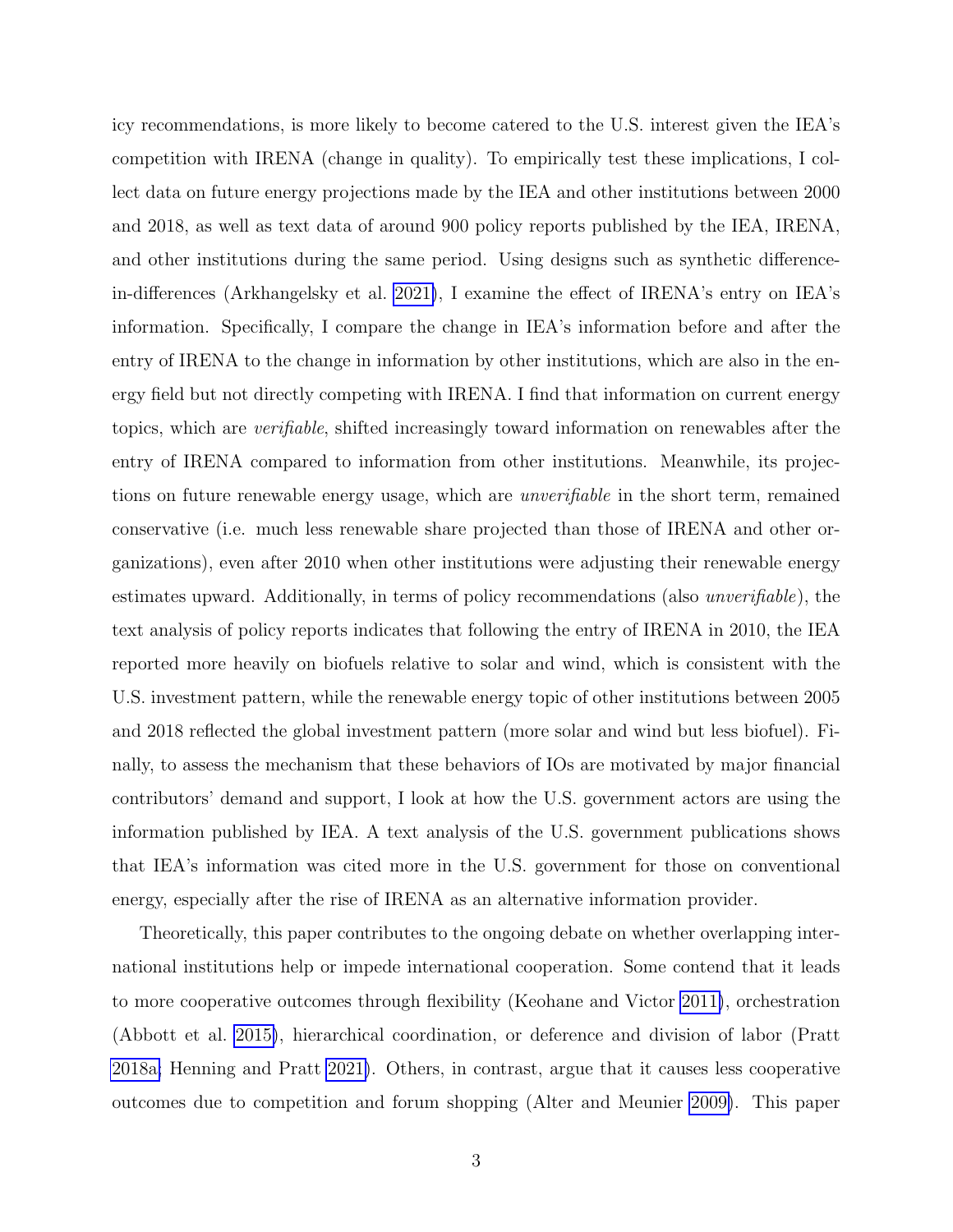contributes to the recent development in the literature examining the condition under which institutions can coordinate while in others they instead compete (Pratt [2018b;](#page-28-4) Clark [2021,](#page-26-4) [2022\)](#page-27-2). In particular, I look at how the same set of IOs both compete on one front and cooperate on another front, instead of asking which set of IOs compete and which other sets cooperate. Such concurrence of competition and cooperation is observed in many overlapping IOs today. Substantively, this paper examines this consequence of regime complexity on a critical yet understudied function of IOs, which is to provide information. The IO's role as information provider have been theoretically discussed as an important component in international politics (Chapman [2009;](#page-26-5) Fang and Stone [2012\)](#page-27-3), but with limited empirical test partly due to the difficulties in quantifying information. The data originally collected from the publications of the IEA and other energy institution allows me to systematically test the theoretical expectations.

The next section discusses the contribution to the literature. I then introduce the formalized theory where I discuss how an IO's equilibrium strategies differ when there are multiple IOs compared to the case when there is only a single IO providing the information. The subsequent sections examines the implications of the model and provide empirical tests.

#### 2 Regime Complexity and Information Provision by IOs

#### 2.1 Consequences of Regime Complexity

Do overlapping mandates of IOs encourage them to provide quantitatively and qualitatively better information? The literature on regime complex, defined by Raustiala and Victor [\(2004\)](#page-28-5) as "an array of partially overlapping and non-hierarchical institutions governing a particular issue-area." $(p.279)$ , suggests both the positive and negative effects of overlapping institutions on cooperation among states.[7](#page-0-0)

On the one hand, studies have claimed positive impact of regime complexity, as it leads

<sup>6</sup> Pointing out the ambiguity in their definition, Orsini et al. [\(2013\)](#page-28-6) further defines it as "a network of three or more international regimes that relate to a common subject matter; exhibit overlapping membership; and generate substantive, normative, or operative interactions recognized as potentially problematic whether or not they are managed effectively".

<sup>7</sup> For review on this topic, see Alter and Meunier [\(2009\)](#page-26-3), Orsini et al. [\(2013\)](#page-28-6), and Alter and Raustiala [\(2018\)](#page-26-6).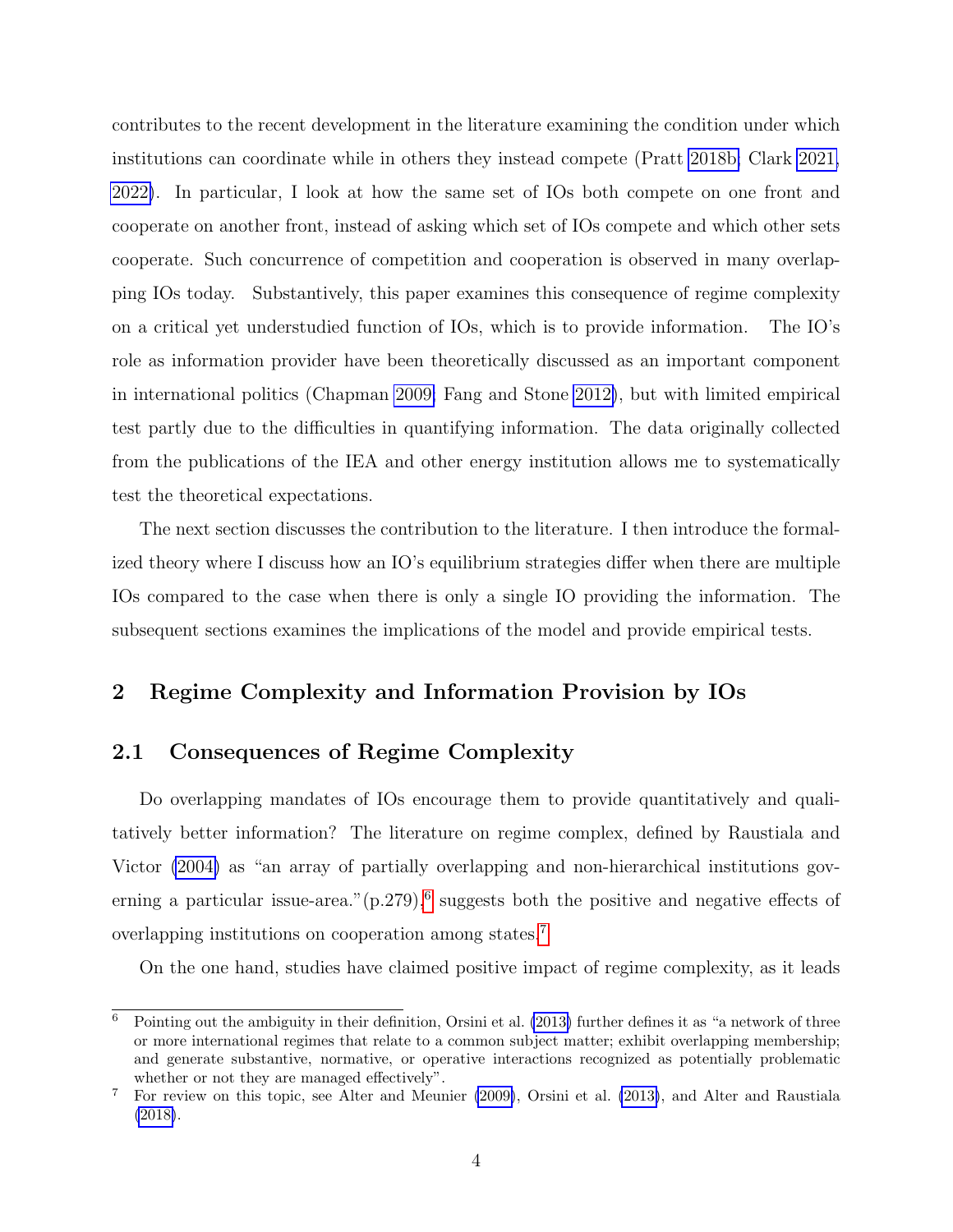to flexibility and adaptability (Keohane and Victor [2011\)](#page-28-0), effective governance through orchestration (Abbott et al. [2015\)](#page-26-2), boosted legitimacy (Kelley [2009\)](#page-28-7), or deepened cooperation through deference and division of labor (Pratt [2018a\)](#page-28-2). On the other hand, one of the main concerns is that regime complexity may allow states to forum shop among institutions and consequently triggers a race to the bottom in regulation standards or noncompliance (Alter and Meunier [2009\)](#page-26-3). Others worry about the distributional consequences, as regime complexity may increase the gap between powerful states and others by unevenly serving the interest of the former (Drezner [2009\)](#page-27-4). Moreover, even with such strategic behavior of states aside, regime complexity may incur negative outcomes such as inefficiency due to duplicated efforts and bounded rationality due to complicatedness (Alter and Meunier [2009\)](#page-26-3). Recent studies look further into conditions that mediate the relationship between regime complexity and cooperative outcomes, such as the structure of each complex (Orsini et al. [2013;](#page-28-6) Eilstrup-Sangiovanni and Westerwinter [2022\)](#page-27-5) or character of issue differentiation (Pratt [2018b\)](#page-28-4).

The regime complexity literature, however, has paid little attention to the informational role of IOs. What is the effect of overlapping IOs on information provision? On the one hand, there has been an increasing pressure for IOs to be transparent for the sake of legitimacy towards the public (Ecker-Ehrhardt [2018\)](#page-27-6). Regime complexity may add to this competition over legitimacy, increasing the cost of appearing to be a biased type. On the other hand, analogous to the forum shopping for regulation, member states may arbitrarily choose information that suits their preferences under regime complexity. This may result in a race to the bottom in information quality among IOs since they want to gain support from certain states. Building on the existing theories of regime complexity, this paper asks when outcomes such as duplicated effort, forum shopping, coordination, or deference, occurs in information provision.

## 2.2 Information Provision by IOs

Information and Bias of IOs. While this paper focuses on the interaction between multiple IOs with overlapping mandates, most studies on the informational role of IOs theorize the case of a single IO interacting with either single or multiple states and their respective domestic actors. One of the most studied aspects is how IOs could be informative to domes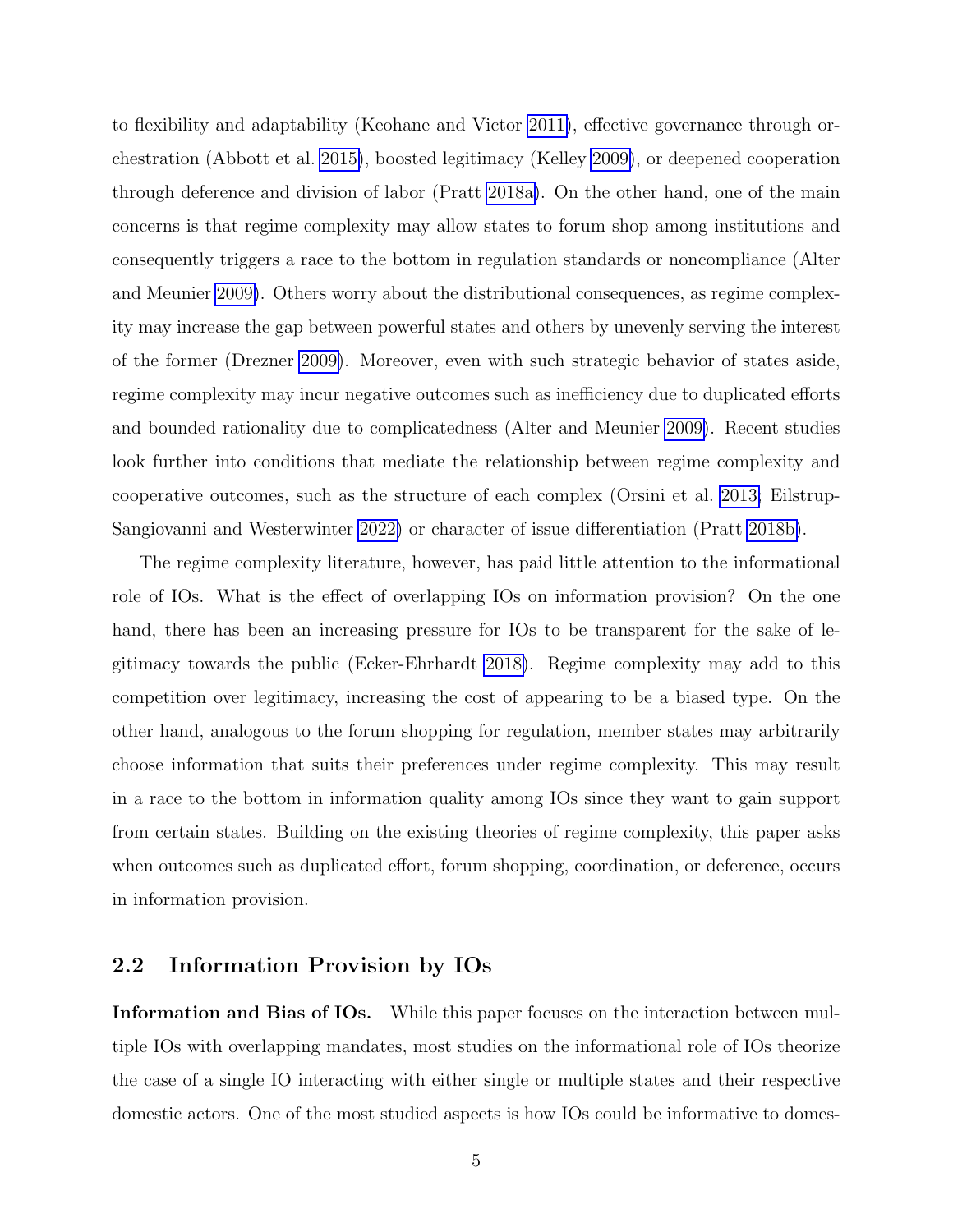tic actors, as they can provide information that domestic governments do not have incentives to disclose (Chapman [2009\)](#page-26-5). International trade institutions, for example, can be used to inform the domestic public about their government's trade policy and practices (Mansfield and Milner [2013;](#page-28-8) Chaudoin [2014\)](#page-26-7). From the perspective of constructivist theory, IOs are where ideas are disseminated, forming a foundation for epistemic communities (Haas [2008\)](#page-27-7). While many models, including those above, treat IOs as neutral actors, others treat IOs as biased actors and consider conditions under which these biased IOs can still be informative. For example, biased IOs could be informative for a government when domestic experts are even more biased (Fang and Stone [2012\)](#page-27-3) or when two countries under negotiation have power asymmetry (Johns [2007\)](#page-28-9).

Similarly to the latter group, I assume that each IO has its own preferred policy and argue that an entry of a new institution with a different policy preference affects how existing IOs provide information. Regardless of whether its policy preference stems from the bureaucrats' preferences (Johnson [2014\)](#page-28-10) or those of principal member states, especially the large financial contributors, IOs likely have some biases that neither maximize the world's social welfare nor align perfectly with the preference of a single state. In fact, some empirical works suggest that IOs provide systematically biased information. For example, economic forecasts by the IMF may suffer from biases based on political concerns, defensiveness, or its mandate (Dreher et al. [2008a\)](#page-27-8). My argument examines the effect of an entry of new IO on the incumbent IO, each with its own policy preference (bias).

Note that while IOs provide a wide range of information, this paper is specifically interested in those originally produced by IOs. It does not deal with raw information like the GDP of a country, which institutions like OECD or World Bank collect from each government and publish as reported. This is because the data generating process is very different between each type of information, and IOs have more discretion over the former than the latter. Coicaud and Le Blanc [\(2016\)](#page-27-9) categorize information collected by IOs into five types depending on the means of information gathering: (1) "those collected by IOs based on nationally produced information, with some degree of reprocessing, for the purpose of displaying the information and data"; (2) "original information from multiple sources by IOs", alone or in partnership with outside organizations; (3) "collective production of new information by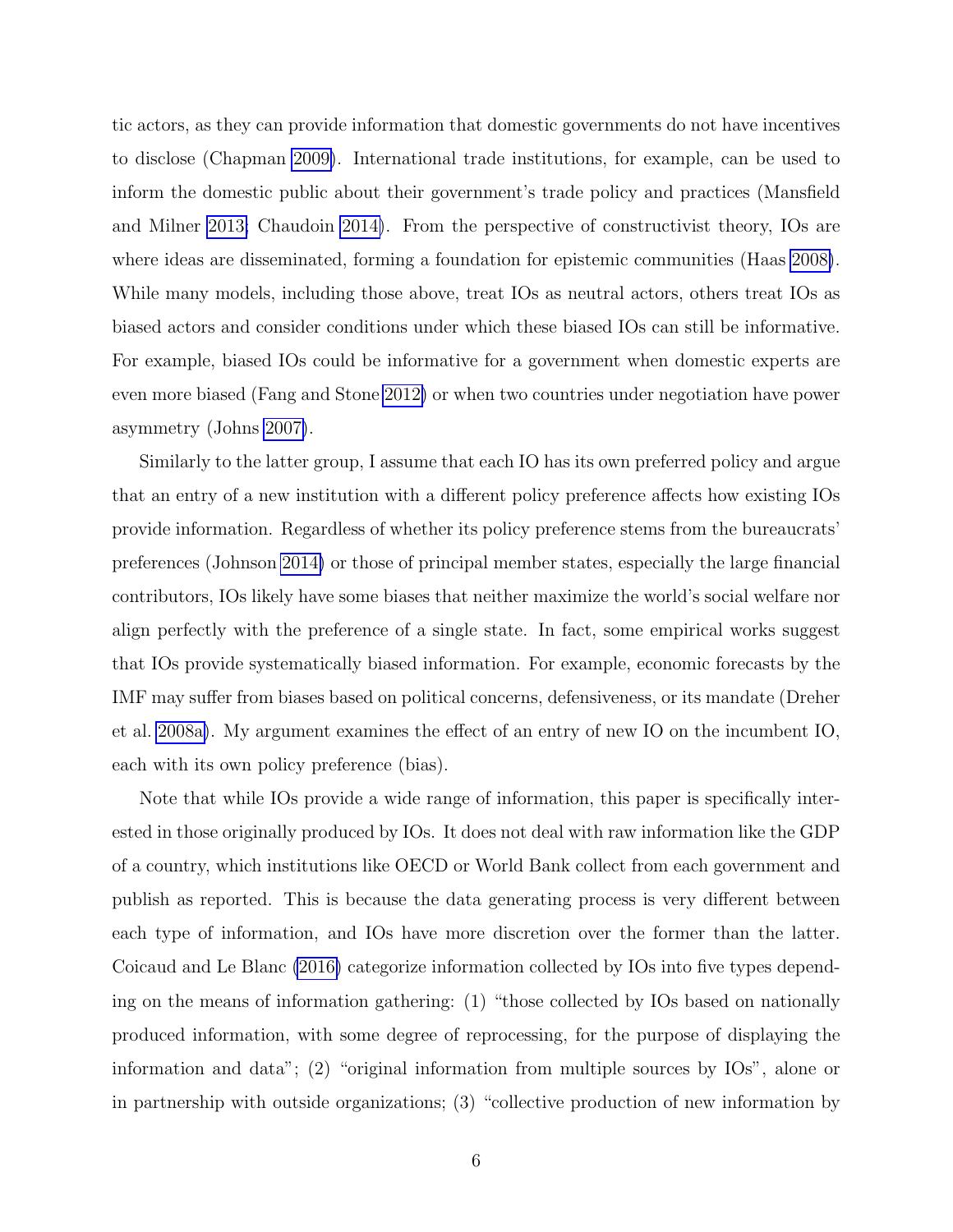members and stakeholders of IOs"; (4) "compilation of inputs from members and stakeholders" and (5) "electronic dialogues, consultations, and forums". This paper addresses the second and the third type, where "IOs take the lead in producing, thereby becoming the de-facto reference source for such data."

IOs Providing Information on Energy. In the case of energy governance, some studies have shown that the IEA's projections of the future energy mix consistently underestimate demands for renewable energy (e.g. solar) compared to projections from other organizations (Carrington and Stephenson [2018;](#page-26-8) Creutzig et al. [2017\)](#page-27-10). The most common suspect behind this is that IEA is biased toward using conventional energy (coal, oil, and gas), backed up by the interest of the United States and its fossil fuel industries.

The creation of the IRENA was primarily driven by the rising pressure from the German domestic politics demanding an alternative to the IEA for information and policy suggestions on renewables (Van de Graaf and Lesage [2009;](#page-29-0) Urpelainen and Graaf [2015\)](#page-29-1). The U.S. government was initially opposed to the establishment of IRENA. Likewise, the IEA vocally expressed its opposition (Urpelainen and Van de Graaf [2015\)](#page-29-2). Yet after a concession was made to the U.S. by agreeing to locate IRENA's headquarter to Abu Dhabi, UAE, IRENA's statute was signed in 2009 and entered into force in 2010. It is mostly regarded as an institution to provide information, rather than one for fundraising or specific regulations (Overland and Reischl [2018\)](#page-28-1). Today, IRENA publishes numerous reports and policy advice regarding renewable energy, both at the specific country or regional level and at the global level, ranging from specific issues (e.g. adaptation of hybrid mini-grids)<sup>[8](#page-0-0)</sup> to broader topics such as the estimates of the world renewable energy price in the long term.<sup>[9](#page-0-0)</sup>

Most member states of the IEA, which consist only of OECD members, also hold membership in IRENA. The two institutions cooperate on certain fronts.[10](#page-0-0) Yet some anecdotes like the following indicate continuing tensions on other fronts between the two organiza-

<sup>8</sup> IRENA, 2015. "Renewable Energy in Hybrid Mini-Grids and Isolated Grids: Economic Benefits and Business Cases"

<sup>9</sup> e.g. IRENA, 2019. "Global energy transformation: A roadmap to 2050 (2019 edition)"

<sup>&</sup>lt;sup>10</sup> For example, they run a joint database, "IEA/IRENA Renewables Policies and Measures Database", which keeps track of renewable energy policies of IEA/IRENA member states.([https://www.iea.org/](https://www.iea.org/policies?source=IEA%2FIRENA%20Renewables%20Policies%20Database) [policies?source=IEA%2FIRENA%20Renewables%20Policies%20Database](https://www.iea.org/policies?source=IEA%2FIRENA%20Renewables%20Policies%20Database))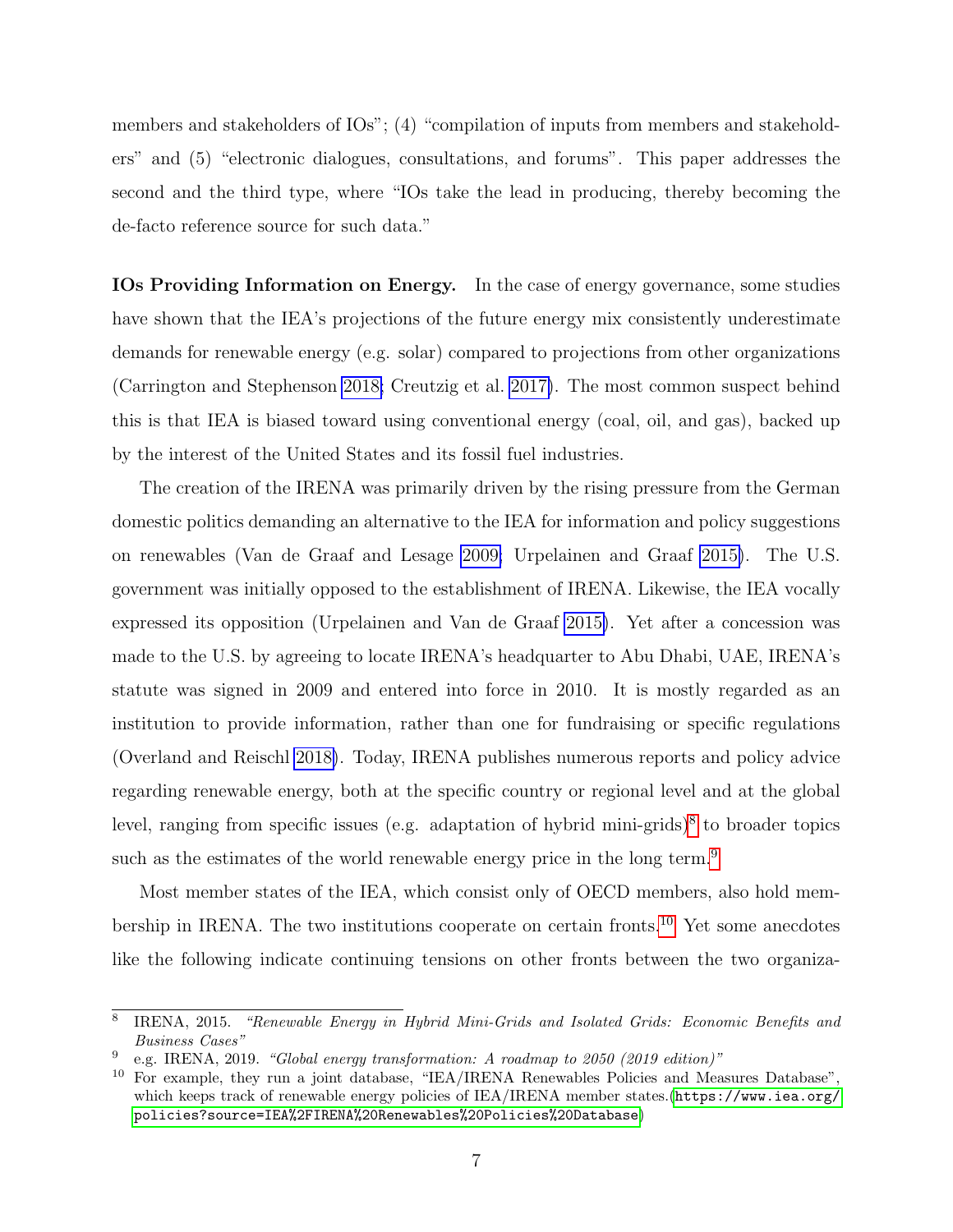tions. In preparation for hosting G20 in 2017, Germany asked both IEA and IRENA to submit a report on their scenarios for decarbonization, resulting in a joint study "Perspectives for the Energy Transition: Investment Needs for a Low-carbon Energy System". This was a multiple-chapter study, where "Chapters 1 and 4 reflect the findings of both the IEA and IRENA Secretariats", while "Chapter 2 reflects the IEA's findings only, and Chapter 3 reflects IRENA's findings only".<sup>[11](#page-0-0)</sup> Although they emphasized that they share basic predictions, for example, projecting similar total energy demand, it became apparent that IRENA's projection and scenario in the third chapter relied more on carbon reduction from renewable energy compared to those given by the IEA in the second chapter. These projections are not trivial since they influence the estimated cost of renewable technology and, consequently, the investment decisions on renewable energy by governments and private actors. Most notably, the overestimated costs of solar PV by influential institutions like the IEA may have resulted in its under-investment by public sectors (Carrington and Stephenson [2018\)](#page-26-8).

While reports like above reveal some differences between the projection given by the IEA and IRENA, the question is whether and how the creation of IRENA influenced the IEA's role as an information provider. Interviews with the (former) IEA officials, both by mysel $f^{12}$  $f^{12}$  $f^{12}$ and Downie [\(2020\)](#page-27-11), imply that the IEA was in fact challenged by a series of criticisms and the establishment of IRENA. Given these challenges, they suggest that the IEA (a) opened its door to non-OECD countries as non-member association countries (e.g. China and India) and (b) expanded its issue area focus to climate change and renewable energy. Urpelainen and Graaf [\(2015\)](#page-29-1) also argues that IEA's increased attention to renewable energy could be the effect of the shadow of IRENA, although it is difficult to differentiate this effect from an alternative explanation that attention to renewable energy would have risen over time even in the absence of IRENA. In this paper, I theorize not only IEA's expanded attention to renewables but also where they differed from IRENA, and empirically test the effect of IRENA's entry by leveraging the publication of other institutions in the energy field, which could be considered as the control group for IEA.

<sup>11</sup> IRENA, 2017. ([https://www.irena.org/-/media/Files/IRENA/Agency/Publication/2017/Mar/Pe](https://www.irena.org/-/media/Files/IRENA/Agency/Publication/2017/Mar/Perspectives_for_the_Energy_Transition_2017.pdf) rspectives for the Energy [Transition](https://www.irena.org/-/media/Files/IRENA/Agency/Publication/2017/Mar/Perspectives_for_the_Energy_Transition_2017.pdf) 2017.pdf)

<sup>12</sup> Interview A: former Senior Energy Analyst at IEA, conducted in September, 2020.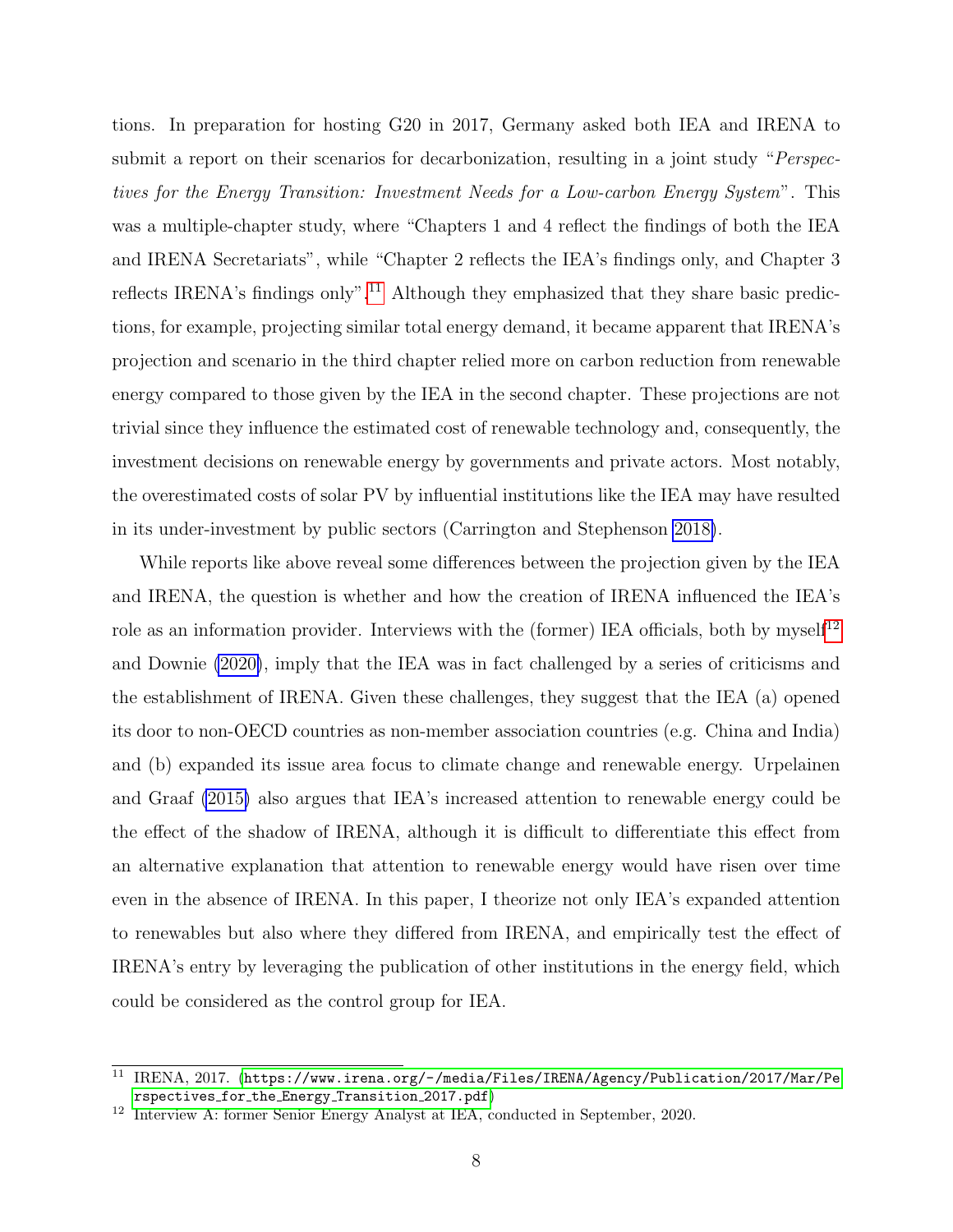#### 3 Effect of Overlapping Institutions on Information

I argue that whether a new IO's entry helps or hinders truthful information revelation by an incumbent IO depends on the verifiability of information. Verifiability of information can be defined as the probability that the publisher can be caught in telling false information. Information is more verifiable if it is about facts or about the past, such as the historical mix of electricity usage. Information is less verifiable, on the other hand, when it is about projections or advice for the future, such as future scenarios of energy mix or policy recommendations.

The theory relies on a key assumption about IO's incentive: IOs are concerned with both (a) their public reputation for providing correct information and (b) the credit they get from their principal states (i.e. major funders) for providing information that aligns with their government's preference. In fact, former IEA staffs told in interviews that the IEA cares about its publicity — the IEA and its Executive Director care about how well the World Energy Outlook sells, who uses their analyses, and how they get used.<sup>[13](#page-0-0)</sup> Measures like website access and download counts of their publications are internally used as important indices to assess their impact.

Under this trade-off between achieving (a) and (b), I argue that the presence of an additional IO makes the existing IO weakly more likely to reveal verifiable type of information. Analogous to a persuasion game with reputation cost, in which decision-makers (policymakers) consult biased experts (IOs) (Bourjade and Jullien [2011,](#page-26-9) etc.), IOs are more likely to publish their information when there are multiple IOs compared to the case where only one IO exists. However, when the information is unverifiable or only verifiable by a slight chance, IOs have incentives not to report the information truthfully. Analogous to the credit rating agency game (Camanho et al. [2009;](#page-26-10) Bolton et al. [2012;](#page-26-11) Mariano [2012;](#page-28-11) Bae et al. [2017\)](#page-26-12), an IO under the presence of overlapping IOs has incentives to ignore the received signal as they compete for the credit they get from domestic government or experts who can shop for IO reports that make median voter/congress choose a certain policy. I describe the mechanism and derived hypotheses from the theory below.

<sup>&</sup>lt;sup>13</sup> Interview A; Interview B: former Senior Energy Analyst at IEA, conducted in May, 2021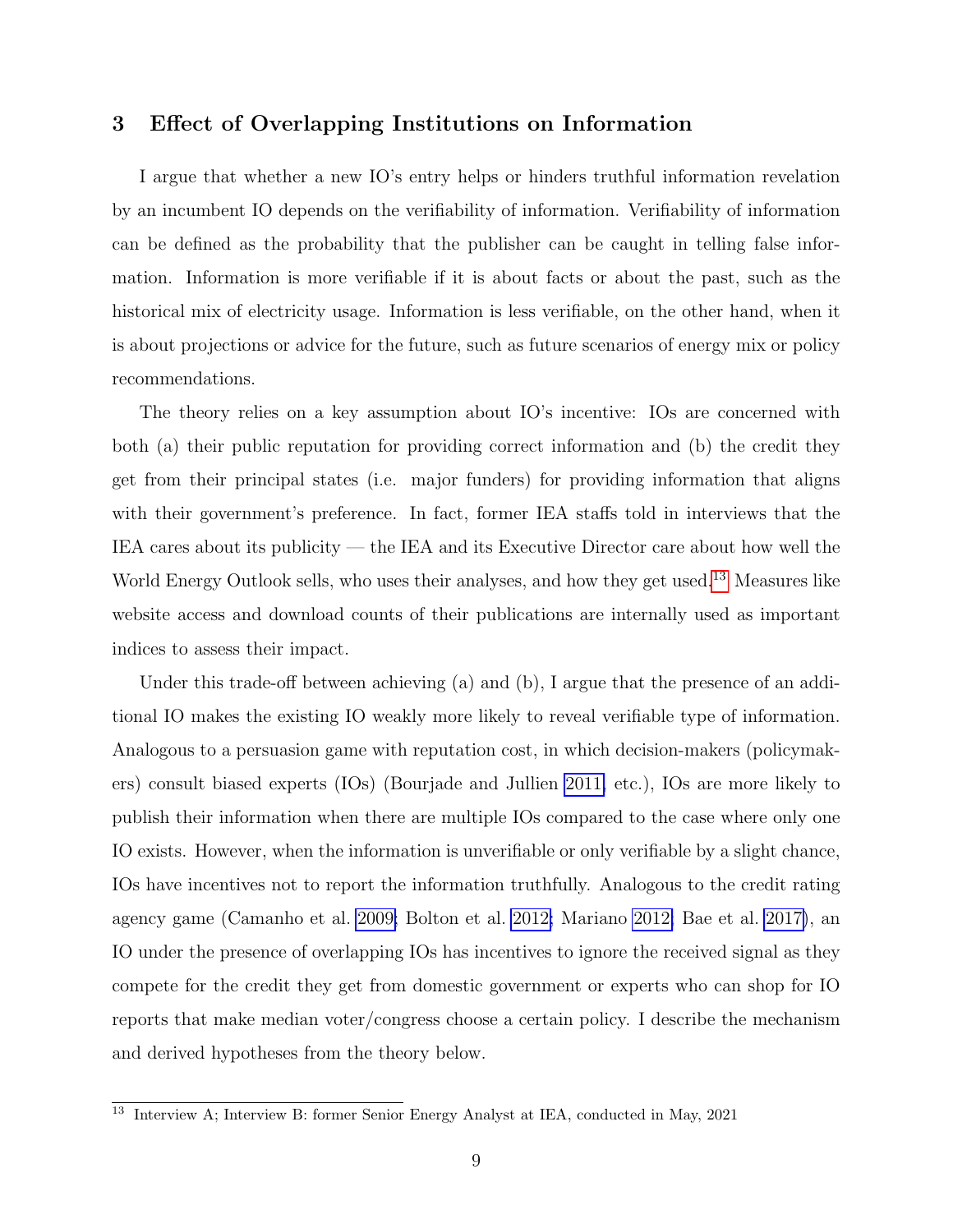#### 3.1 Verifiable Information: Quantity of Information

Consider the case where an IO, an expert on the topic, is concerned about its reputation as a competitive information provider, but also has its own policy bias to align themselves with main contributor's preference. The median voter makes a policy decision (e.g. the final vote on a bill by the U.S. congress) based on the received report from IOs. For verifiable type of information, IOs do not have incentive to tell false information since it would be detrimental to their reputation. Instead, IO who is biased toward the status quo face both an incentive to conceal the information and make the median voter choose the status quo, as well as an incentive to disclose it and be regarded as a competent type (for the sake of reputation cost). Whereas the expert in the canonical model of reputation by Morris [\(2001\)](#page-28-12) is concerned about the reputation cost for being regarded as a biased agent, I assume IO to be an expert who cares about the reputation cost for not providing the correct information as in Bourjade and Jullien [\(2011\)](#page-26-9)'s model. While reputational concerns in the former case create an incentive for an unbiased expert to lie so as to avoid being regarded as a biased type, those in the latter case motivate a biased expert to report truthfully. Experts are hesitant to hide information because they worry about losing their reputation as being the competent type who receives the correct signal.

How does an incumbent IO's strategy change when a new IO emerges, compared to the case where only the incumbent IO exists to provide information? If the bias is different between IOs (but still similar against the status quo), both IOs are more likely to report a received signal than the counterfactual case where only single IO exists. This is because the benefit of not providing the information decreases as the other IO might reveal it anyway, and the relative weight of the reputation cost becomes higher. For example, the IEA may want to start revealing more about renewable energy if IRENA starts publishing about renewables. When an IO decides on whether or not to reveal verifiable types of information, the presence of overlapping IOs may help increase the likelihood of its information provision. Empirically, this applies to a situation where IOs choose whether to discuss a certain topic or not. It is not about which exact values to report (e.g. choosing between 10% or 15% as the estimated value), but whether to spare attention to that topic and reveal some information that is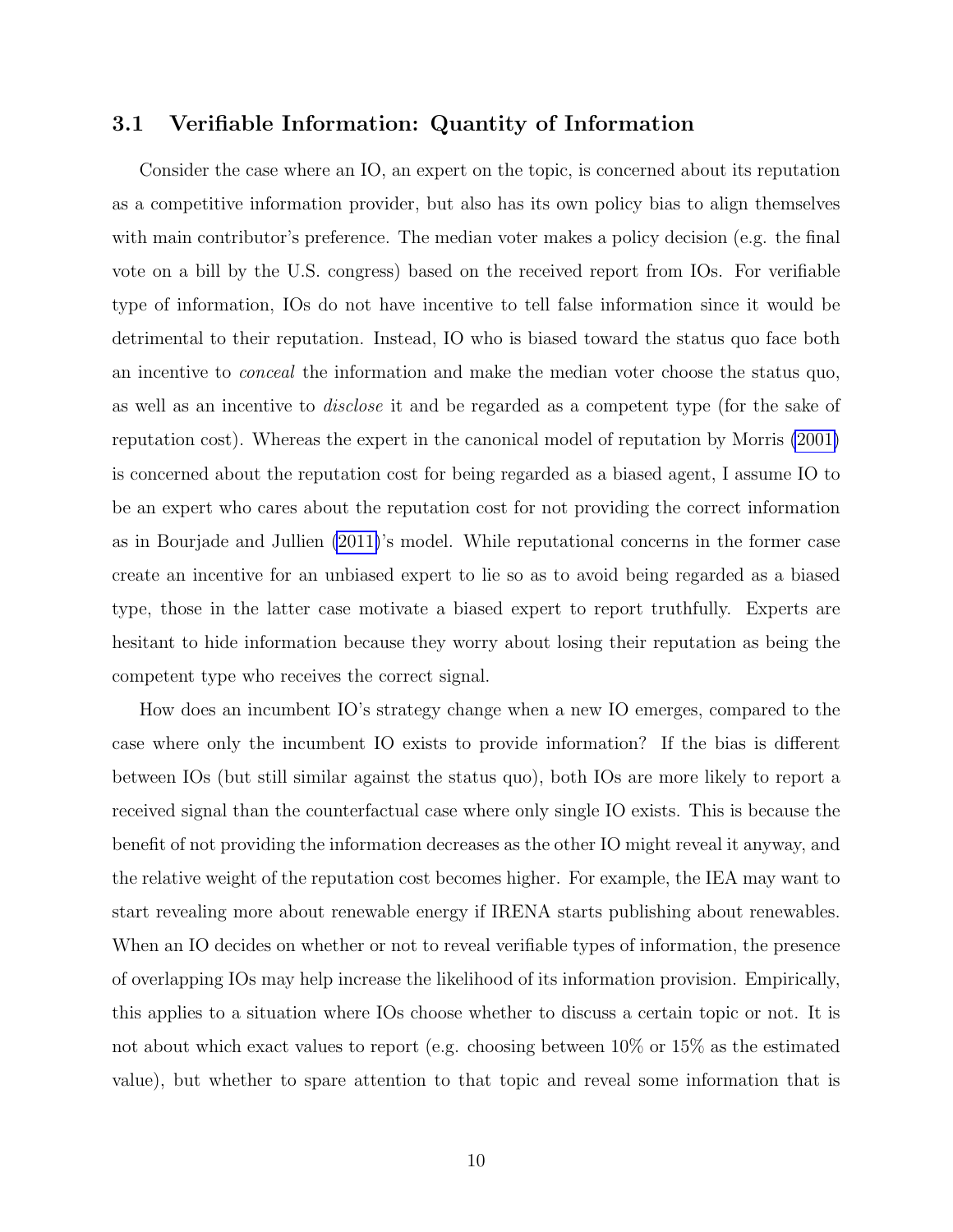likely to be provided by the competing IO. This leads to the following hypothesis.

**Hypothesis 1.** For verifiable types of information, entry of a new IO makes the incumbent IO more likely to provide the information that the new entrant IO provides.

I empirically test this using the case of IEA's agenda upon the creation of IRENA. I look at the change in the quantity of information about renewable energy provided by the IEA following the competitor IO's entry (i.e. the establishment of IRENA). I compare this change to the contemporary changes in the published content from other energy organizations, which share overlapping mandate to publish energy information but are not under direct competition with IRENA. This alleviates the concern that the changes in IEA's published information was driven by confounders such as international oil demand, trends in renewable energy market, or public pressure to address climate change.

#### 3.2 Unverifiable Information: Quality of Information

Next, suppose each IO receives partially verifiable signal and chooses either to incorporate that signal in the information they publish. The lack of verifiability could be leveraged by IOs, as they now have an incentive to tell information that aligns with their policy bias while pretending to be a competent type who receives the correct signal. For example, some IOs annually publish certain projection figures, but they may publish a figure that contradicts the information they obtained without being caught as providing false information.

When there are multiple IOs, states can select from multiple reports to fund and refer to. Under each IO's incentive to maintain reputation as an expert and to meet the preferences of funders, the weight of the latter increases under competition. Analogous to credit rating agency (CRA) models, the entry of a competitor IO makes the incumbent IO less likely to incorporate the signal and instead pretend to be the competent type when information is less verifiable. This theory on verifiability and information provision aligns with the empirical finding of Dreher et al. [\(2008b\)](#page-27-12), which argues that IMF forecasts in the long term are more prone to discretionary forecasting than the forecast in the short time horizon. While Dreher et al. [\(2008b\)](#page-27-12) addresses the case of one dominant IO (IMF), I consider the case where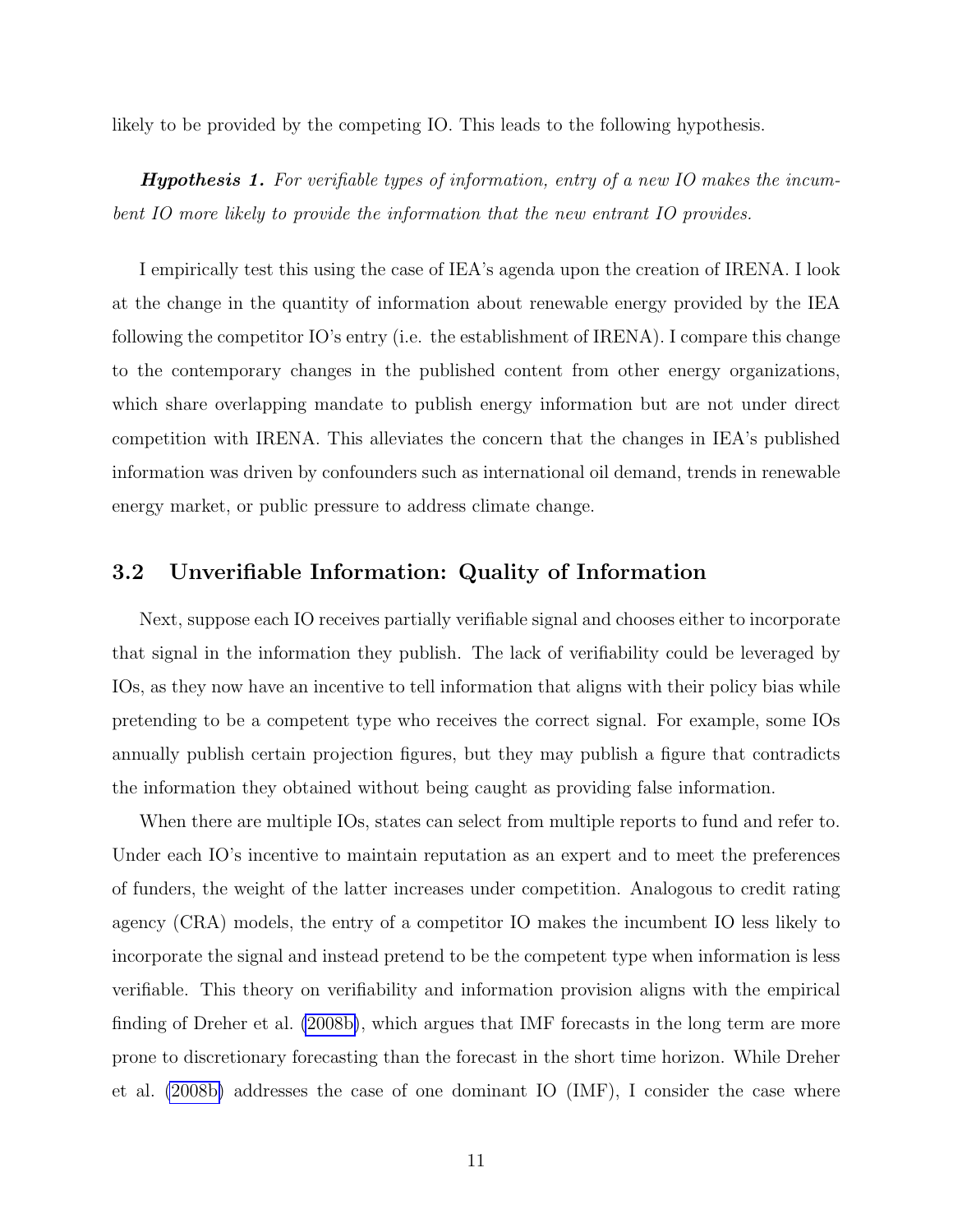competition among IOs exist.

Empirically, this suggests that when information is less verifiable, such as projections on further future or advice on uncertain issues, the presence of competing IOs makes it more likely for the incumbent IO to ignore a new signal and report information that aligns with their policy preferences.

**Hypothesis 2.** For unverifiable types of information, the incumbent  $IO$ 's information becomes more biased toward its preferred policy upon the entry of a new IO.

To examine such cases of less verifiable information, I look at future energy projections and policy recommendations published by overlapping energy institutions. The idea is to compare IEA's future projections and recommended policy tools with those from institutions that are not directly competing with IRENA and examine how the IEA's information differed from other similar organizations after IRENA's entry.

Note that the current theory does not treat the entry of new IO as endogenous. In reality, the entry is likely endogenous. The dissatisfaction with existing IOs, interacting with the competitive environment, influences how an existing IO adapts and whether new IOs enter (Lipscy [2015\)](#page-28-13). In fact, the case of IRENA illustrates how the status quo information environment (dominance of IEA) caused the entry of a new IO (IRENA). Yet the focus of this paper is the effect of regime complexity on information provision by the existing IOs, given that a new IO entered. This focus on the effect of regime complexity is compatible with many studies in the literature. In the empirical section, I focus on the behavior of existing IOs, instead of that of the new ones. This alleviates empirical concerns for endogeneity, as I am primarily interested in what happens to the incumbent after the entry of new IO.

#### 3.3 Domestic Demand for IO's Information

Furthermore, I empirically examine one of the key assumptions behind the theory on IO's utility. The theory assumes that IOs want to cater to the demands of their top financial contributors to a certain extent, and that this incentive increases when there is a competing IO. While it is not straightforward to empirically identify top contributors' interest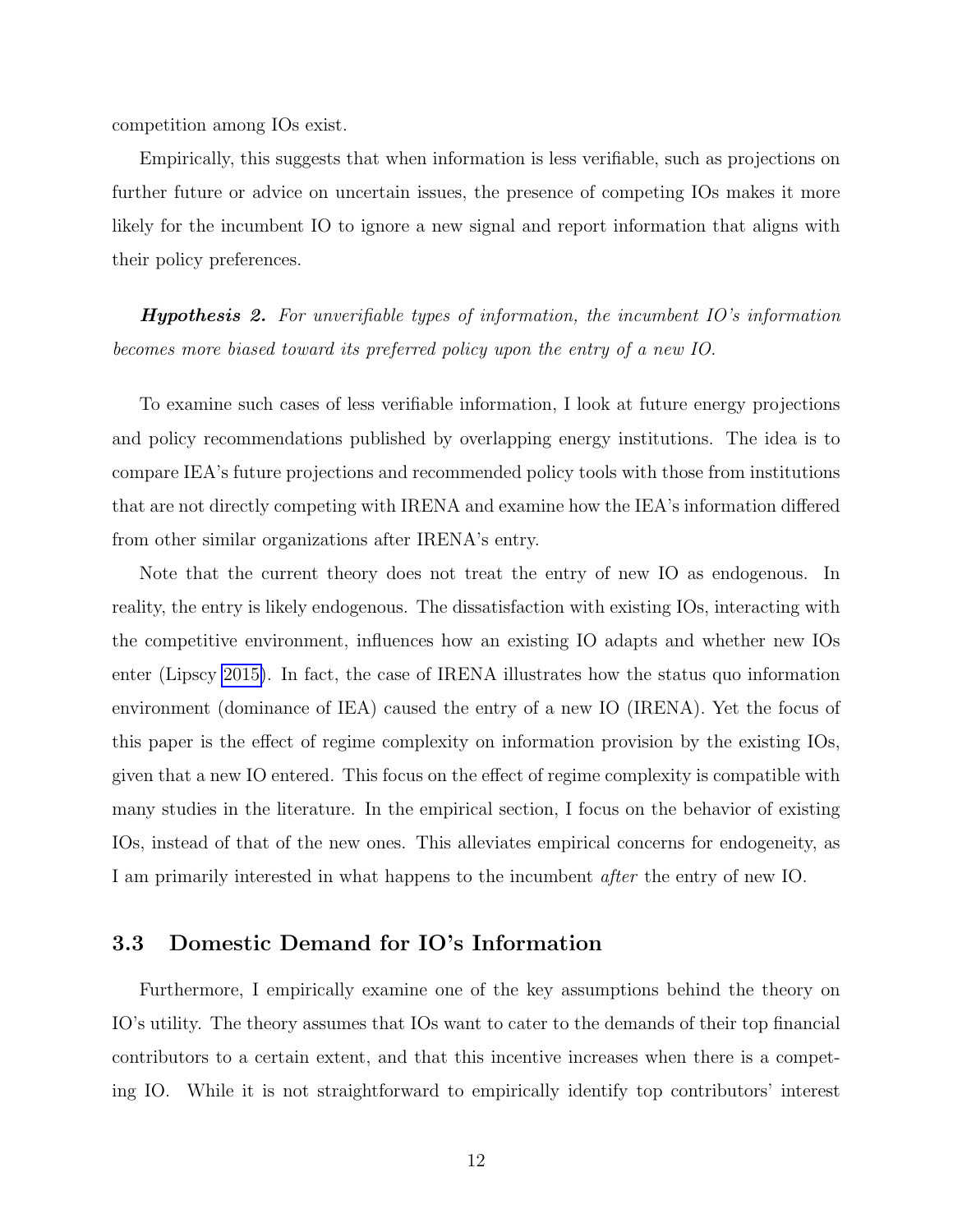regarding IO's published information, this demand could be indirectly probed through how the domestic governments are using IO's published information. If influential contributors, most notably the U.S. government in IEA's case, keep citing information that aligns with their preferred policy (i.e. conventional energy) or even increasingly so compared to other institution's publications, it should send a signal to the incumbent IO that there is high demand for their information on that issue. This leads to the following hypothesis regarding the major contributor government's demand.

**Hypothesis 3.** After the entry of a new IO, the main supporting government of the incumbent IO is more likely to use the incumbent IO's information on those particularly aligned to their preference than those that are now also provided by the new IO.

I examine this in the context of the U.S. government, which has been the IEA's top financial contributor (Appendix Table [3,](#page-29-3) Figure [6\)](#page-30-0). Given the U.S. government's initial opposition against IRENA, the hypothesis above predicts that the U.S. government cites IEA's information more for those on conventional energy than those on renewables. I test whether the context in which the IEA's information is used among the U.S. domestic government changes over time, before and after the entry of IRENA. While the overall distribution of agenda in IEA's publication shifted toward renewable energy (as in Hypothesis 1), a finding that the U.S. government cited IEA's information more in the context of conventional energy would imply a strong signal that the U.S. government's demand for IEA's information is centered on those on conventional energy.

#### 4 Data and Empirical Strategy

To evaluate Hypothesis 1 and 2, I use data collected from energy outlook publications and other policy reports published across multiple institutions for each available year (Table [1\)](#page-16-0). I consider IEA's publications, such as its annual "World Energy Outlook," as the cases treated with competition after the entry of IRENA, whose major function is to provide information to facilitate policy discussion. Energy outlook publications are also published by other intergovernmental organizations, such as "Energy Outlook for Asia and the Pacific" by the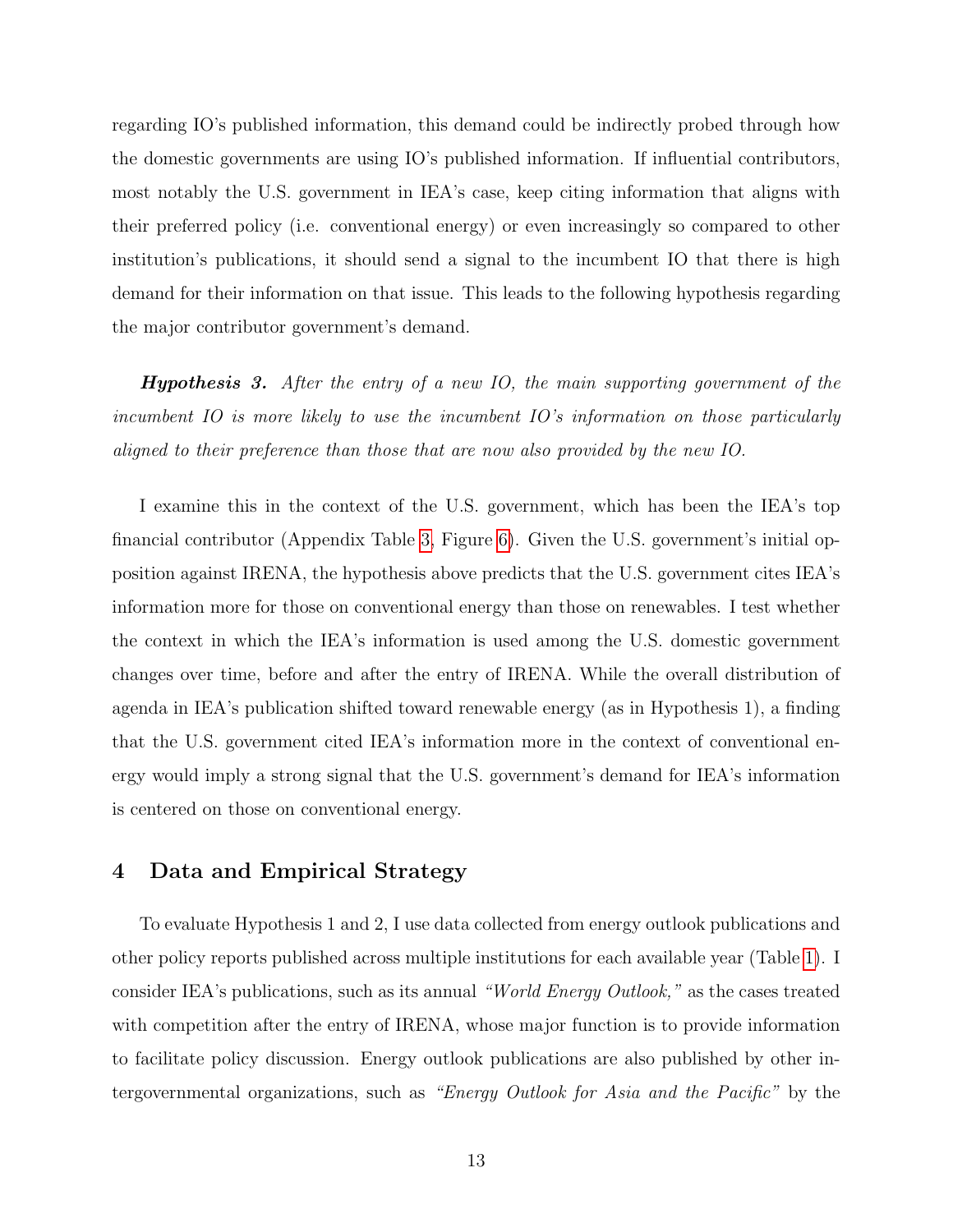Asian Development Bank or "World Oil Outlook" by OPEC.<sup>[14](#page-0-0)</sup> In contrast to IEA, however, these IOs are unlikely under direct pressure to compete with IRENA. Although their energy reports overlap with those of IRENA in terms of giving projections and policy suggestions, their main mandate is not providing information on energy issues. In addition to intergovernmental organizations, some individual states provide international projections, such as the US Energy Information Administration (EIA)'s annual publication of "International Energy Outlook". There are similar publications by private actors as well, such as business firms (e.g. Shell,<sup>[15](#page-0-0)</sup> ExxonMobil,<sup>[16](#page-0-0)</sup> Bloomberg<sup>[17](#page-0-0)</sup>), non-governmental organizations (NGOs, e.g. World Wildlife Fund, Greenpeace), and think tanks (e.g. World Energy Council). These individual states and private actors, although some of them share the main mandate of providing information on energy governance, are unlikely competing with IRENA either. They differ from IRENA or IEA in terms of their main source of financial contribution and toward whom they hold accountability.

For Hypothesis 1 (verifiable information), I scanned these publications with OCR and obtained text data to examine the change in topics that were discussed in these major energy report publications over time. I employ keyword assisted topic model (keyATM) by Eshima et al. [\(2020\)](#page-27-13) to estimate the topic proportion of each publication. This method allows us to label topics over certain set of keywords before fitting the model. The energy issue topics and keywords for each are constructed from the labels and terms that appear in IEA's "Energy Technology RD&D Budget Database". This provides key terms for each type of energy source. I manually collapsed a few similar topics and deleted keywords that appear in more than five categories (e.g. "technology"), resulting in twelve topics. The pre-labeled topics and keywords can be found in Appendix Table [4.](#page-30-1) To account for each organization's unobserved characteristics, I use covariate model of keyATM and incorporate publisher organization (e.g. IEA, EIA, etc.) as a covariate. Using the estimated topic proportion of renewable energy topics, I examine whether IEA's agenda on current energy

<sup>14</sup> Although the main focus of "World Oil Outlook" by OPEC is oil-related issues, it provides overall energy information including those on renewables.

 $15$  Shell Scenarios. ([https://www.shell.com/energy-and-innovation/the-energy-future/scenario](https://www.shell.com/energy-and-innovation/the-energy-future/scenarios/new-lenses-on-the-future/earlier-scenarios.html) [s/new-lenses-on-the-future/earlier-scenarios.html](https://www.shell.com/energy-and-innovation/the-energy-future/scenarios/new-lenses-on-the-future/earlier-scenarios.html))

<sup>&</sup>lt;sup>16</sup> Outlook for Energy. ([https://corporate.exxonmobil.com/Energy-and-innovation/Outlook-for-E](https://corporate.exxonmobil.com/Energy-and-innovation/Outlook-for-Energy) [nergy](https://corporate.exxonmobil.com/Energy-and-innovation/Outlook-for-Energy))

<sup>&</sup>lt;sup>17</sup> New Energy Outlook. (<https://about.bnef.com/new-energy-outlook/>)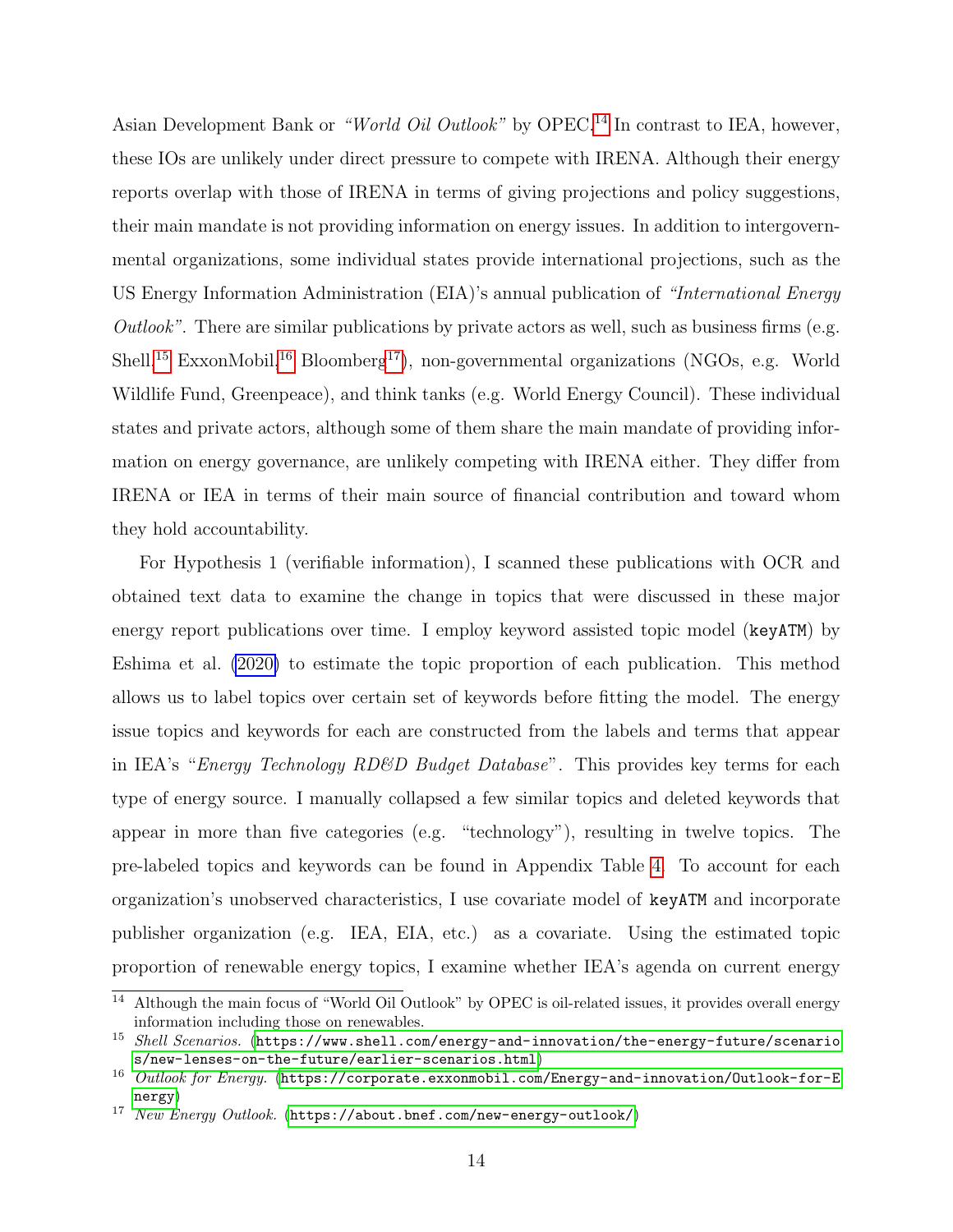issues shifted more toward renewables after the entry of IRENA around 2010, compared to changes in topic proprotion observed in other organizations that were unlikely under competition with IRENA.

For Hypothesis 2 (unverifiable information), I use the values of projected energy usage for 2030 documented in each scenario from energy outlook publications available between 2007 and 2017.[18](#page-0-0) These long-term energy projections are difficult to verify for anyone in the foreseeable future. Although researchers at the IEA may care whether they got the numbers right thirty years after the publication (Kurozumi [2015\)](#page-28-14), these scenarios mostly serve as policy guidance toward the future rather than as predictions. In fact, the IEA often emphasizes that "the World Energy Outlook does not forecast what will happen, but it explores different possible futures."[19](#page-0-0) The IEA is hence sometimes criticized as presenting numbers too optimistic in favor of conventional energy and downplaying the future for renewables,<sup>[20](#page-0-0)</sup> while others criticize IEA's recently increasing engagement with renewable energy issues as an overstretch, "becoming too much like IRENA."[21](#page-0-0) Based on each value manually extracted from each publication, I specifically calculate the predicted renewable energy share (in per-centage)<sup>[22](#page-0-0)</sup> to compare how the projection for 2030 changed between 2007 and 2017 across each scenario, before and after IRENA's entry. In addition to assuring comparability across institutions, renewable energy share fits the purpose of this analysis since it is a substantively important figure for energy organizations that are often mentioned in media reports or cited in subsequent policy reports by energy organizations. To estimate the effect of IRENA's entry on IEA's scenarios, I use synthetic difference in differences (SDID) estimator (Arkhangelsky et al. [2021\)](#page-26-1) and construct synthetic controls for IEA's projections from organizations not directly competing with IRENA (Table [1\)](#page-16-0).

To test Hypothesis 3 (domestic mechanism), I use text data of documents published

<sup>18</sup> The year range used is based on availability of IEA's projections specifically for 2030.

<sup>&</sup>lt;sup>19</sup> International Energy Agency. Dec. 4th, 2019. "Introducing the Sustainable Development Scenario" (<https://www.iea.org/events/introducing-the-sustainable-development-scenario>)

<sup>&</sup>lt;sup>20</sup> "IEA accused of undermining global shift from fossil fuels" *The Guardian*. April 5th, 2018. ([https:](https://www.theguardian.com/environment/2018/apr/05/iea-accused-of-undermining-global-shift-from-fossil-fuels) [//www.theguardian.com/environment/2018/apr/05/iea-accused-of-undermining-global-shift](https://www.theguardian.com/environment/2018/apr/05/iea-accused-of-undermining-global-shift-from-fossil-fuels)[from-fossil-fuels](https://www.theguardian.com/environment/2018/apr/05/iea-accused-of-undermining-global-shift-from-fossil-fuels))

<sup>21</sup> Arima, Jun. 2020. "IEA Should Deliver Messages Reflecting Energy Realities" International Environment and Economy Institute. ([http://ieei.or.jp/wp-content/uploads/2020/05/IEA-Should-Deliver-M](http://ieei.or.jp/wp-content/uploads/2020/05/IEA-Should-Deliver-Messages-Reflecting-Energy-Realities.pdf) [essages-Reflecting-Energy-Realities.pdf](http://ieei.or.jp/wp-content/uploads/2020/05/IEA-Should-Deliver-Messages-Reflecting-Energy-Realities.pdf))

<sup>22</sup> Calculated as of renewable energy Total Primary Energy Demand (TPED).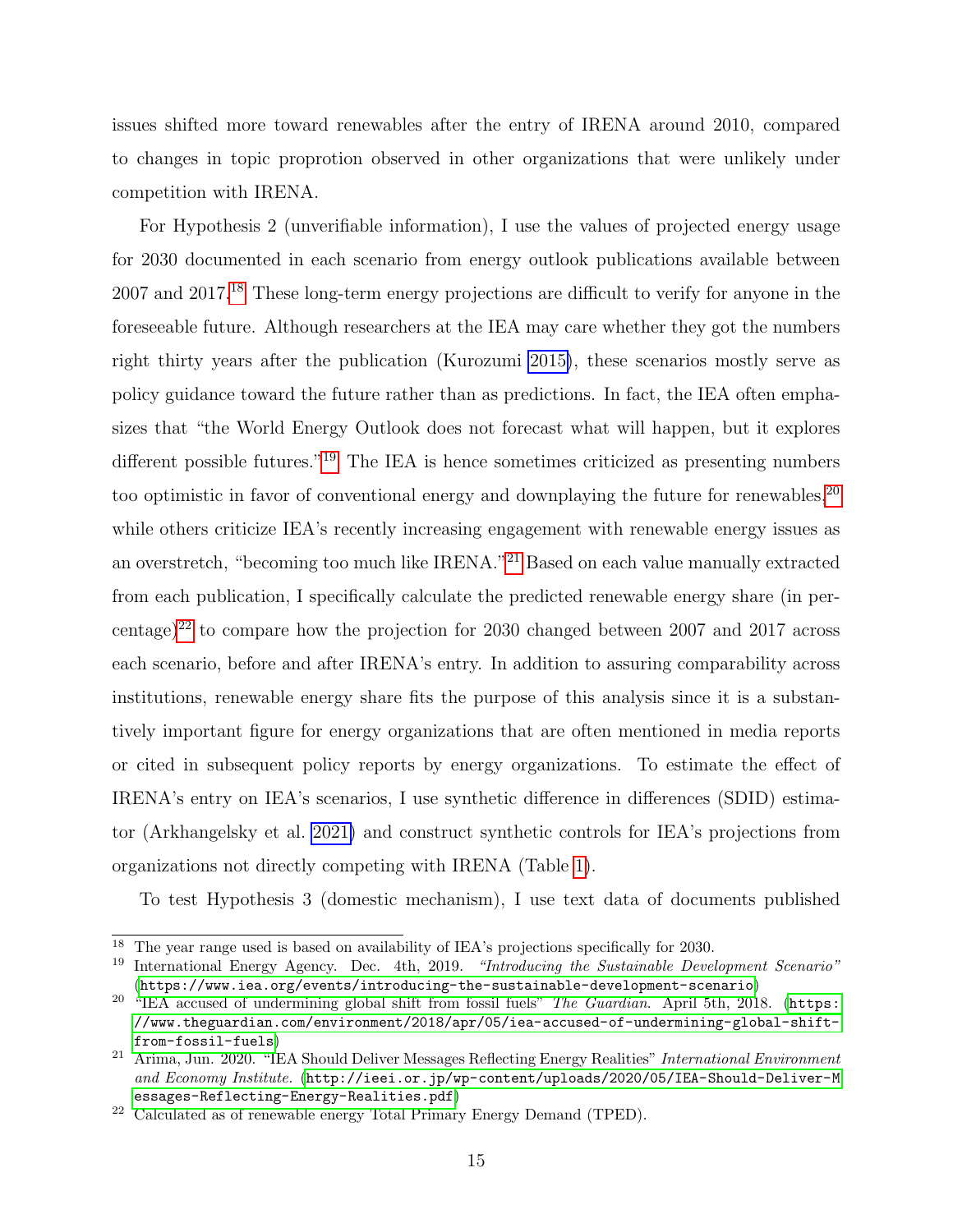<span id="page-16-0"></span>

| Institution                         | Type        | Frequency        | Years of Publication     |  |  |  |
|-------------------------------------|-------------|------------------|--------------------------|--|--|--|
| Treatment (IRENA) and Treated (IEA) |             |                  |                          |  |  |  |
| <b>IRENA</b>                        | IGO         | Irregular        | 2010-18                  |  |  |  |
| <b>IEA</b>                          | <b>IGO</b>  | Annual           | 2000-2004, 05-11, 12-18  |  |  |  |
|                                     |             |                  |                          |  |  |  |
| Control group                       |             |                  |                          |  |  |  |
| <b>OPEC</b>                         | IGO.        | Annual           | 2007-2017                |  |  |  |
| World Energy Council                | <b>INGO</b> | Irregular        | 2007, 13, 17, 19         |  |  |  |
| EIA (USA)                           | Domestic    | Annual           | 1985-2018                |  |  |  |
| IEEJ (Japan)                        | Domestic    | Irregular/Annual | 2006, 2014-2019          |  |  |  |
| EU                                  | Regional    | Irregular        | 2003, 05, 07, 09, 13, 16 |  |  |  |
| Shell                               | Firm        | Every 3 years    | 2001-2016                |  |  |  |
| Equinor                             | Firm        | Annual           | 2011-2018                |  |  |  |
| Exxon Mobil                         | Firm        | Annual           | 2005-2018                |  |  |  |
| British Petrolium                   | Firm        | Annual           | 2011-2018                |  |  |  |
| Bloomberg                           | Firm        | Annual           | 2015-2018                |  |  |  |

Table 1: List of Energy Outlook Publications. Each publishing organization has regular publication series that discuss the projected energy mix and energy policy both at the global and regional level. The ones in bold text are incorporated in the empirical analyses presented in the main text.

by the U.S. government and examine how information from the IEA is cited. As noted earlier, interviews with former IEA staffs suggest that the IEA cares about their publicity and measures the impact of their publications based on the amount of their usage and the actors using them. I therefore expect that how the U.S. government actors are using the IEA's information affects the subsequent works and agenda of the IEA. I use the set of U.S. governmental documents collected by VoxGov between 2003 and 2020. This includes texts from official statements and SNS, including press releases, speeches, statements, and blogs from Senate/House legislators, Senate/House floor and committee (e.g. Senate Committee on Finance), departments and agencies (e.g. U.S. Department of Energy), President and the President's Executive Office.<sup>[23](#page-0-0)</sup> Among these, there are 2,642 documents that refer to the IEA and 195 that refer to IRENA. To focus on the context in which IEA is cited, I extract  $100$  words<sup>[24](#page-0-0)</sup> before and after the term "IEA" or "International Energy Agency" appears in each document and estimate the topic proportion with the structural topic model (Roberts et al. [2014\)](#page-29-4) to test whether the context in which IEA is cited by the U.S. government changed

 $\frac{23}{23}$  See Graewingholt [\(2020\)](#page-27-14) for further discussion on the quality of the data.

<sup>&</sup>lt;sup>24</sup> This threshold is manually selected for substantive interpretation based on a reading of randomized sample of texts.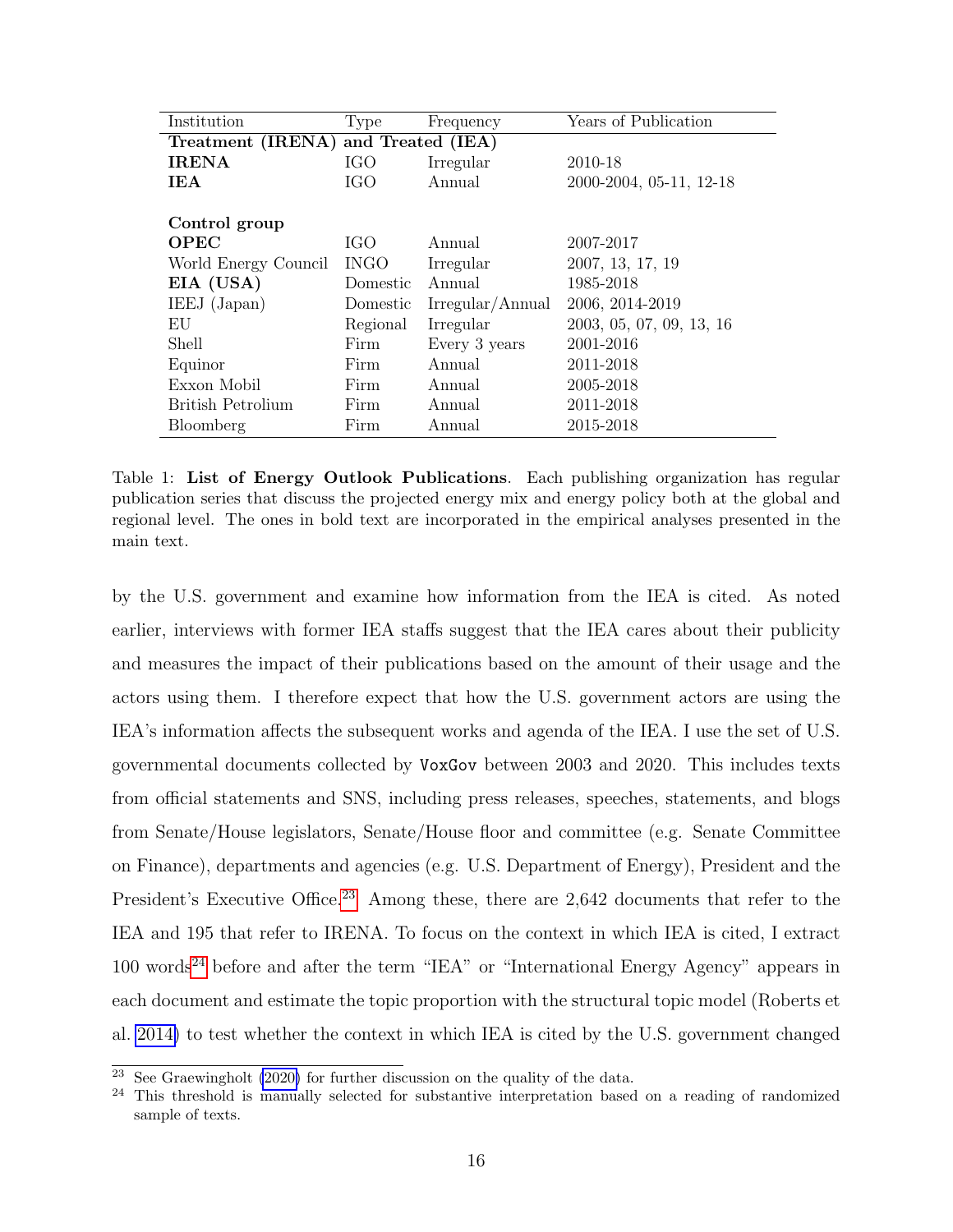| Source for Press Releases, etc.            | Renewables | IEA | <b>IRENA</b> |
|--------------------------------------------|------------|-----|--------------|
| Departments and Related Agencies           | 22453      | 632 | 44           |
| House                                      | 8915       | 75  |              |
| Senate                                     | 7307       | 127 |              |
| Independent Agencies and Gov. Corporations | 3460       | 105 | 12           |
| House Committees                           | 1175       | 47  | റ            |
| Senate Committees                          | 895        | 77  |              |
| President                                  | 439        | 29  |              |
| Senate Leadership                          | 321        |     |              |
| House Leadership                           | 285        | 5   |              |
| Executive Office of the President          | 240        | 10  |              |

Table 2: Number of U.S. governmental documents containing each relevant keyword (renewables, IEA, and IRENA), by source of the document. The set of documents consist of those collected by VoxGov between 2003 and 2020.

before and after the entry of IRENA. One concern for this approach is that a referral to IEA does not necessarily indicate that the document is citing IEA's information, let alone whether they are expressing agreement or disagreement with the information. By reading one hundred sample of randomly drawn documents, 52% were citing information of IEA in order to make the document author's point, 38% were on discussion or reference to IEA as an international organization (e.g. report of conferences where IEA was in the list of participants), and 10% were on regular discussion of U.S. and foreign oil reserves determined by IEA. The majority of the cases were citations of IEA's information, and none of these cases were citing to express disagreement or question the information. For example, Figure [3](#page-22-0) displays an excerpt from a document with a high topic proportion in "Oil/Gas." As in this case, the IEA's projections over the U.S. fossil fuel sector, such as future LNG export or oil production, are often used in speeches advocating for investments or regulations benefiting the fossil fuel industry. To test Hypothesis 3, I use a binary treatment indicator of IRENA's existence (i.e. dummy variable indicating years after 2010) as the key independent variable in the covariate when estimating the topic model, along with other covariates consisting of the document source (congress, committee, press releases, etc.) and year of publication.

Timing and Endogeneity of IRENA's Entry. While I use 2010 as the year IRENA emerges, the timing of its entry is a matter of discussion. Although an idea of IRENA was brought up at Bonn International Renewable Energy Conference in 2004, its first prepara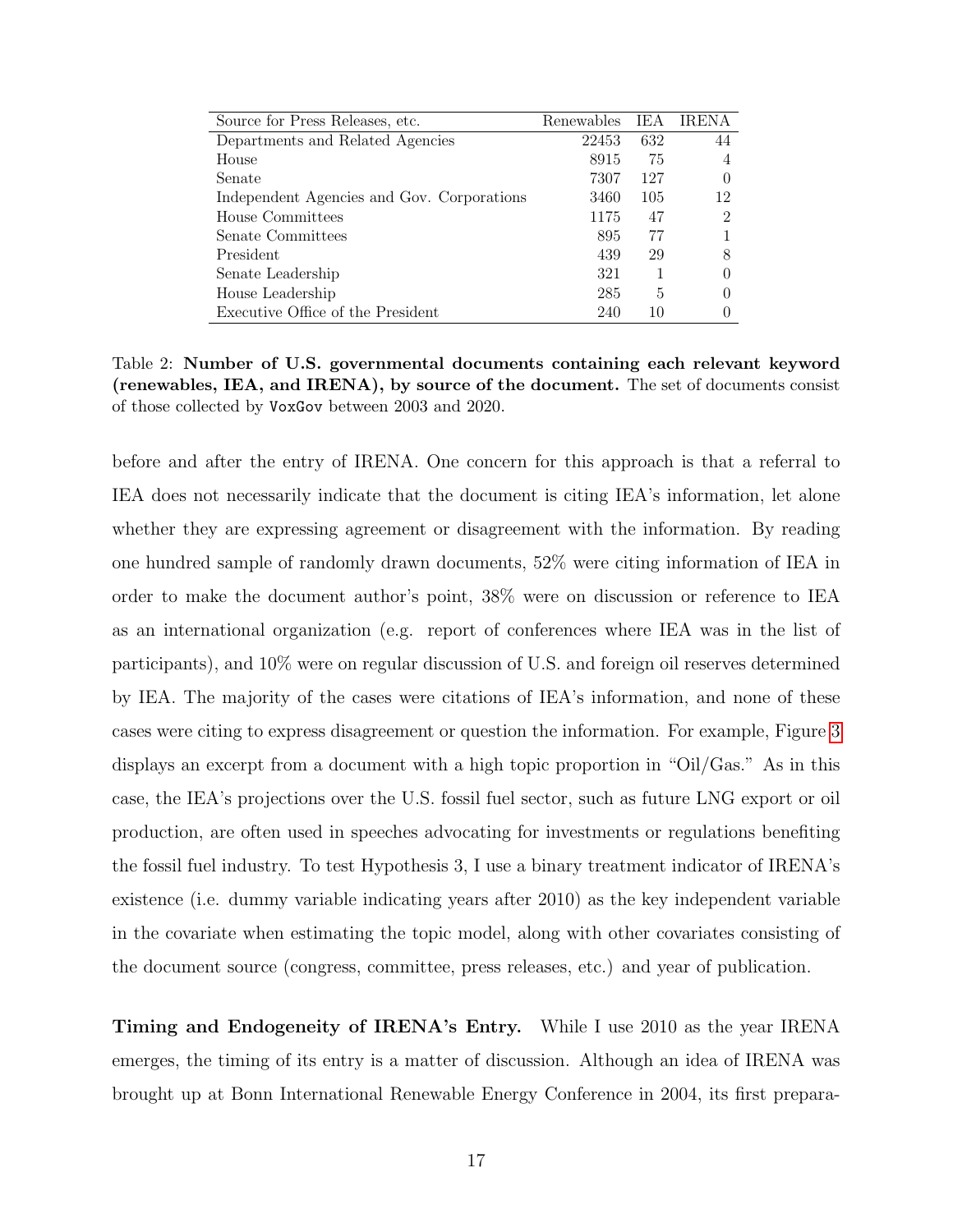tory conference only began in 2008. In 2009, the IRENA Statute was signed, which took effect in 2010. However, its preparatory conference continued into 2011, when the first policy report was published. To account for the uncertainty that existed prior to 2010 in how much financial support IRENA gets from each member and where its headquarter is located, I here employ 2010 as the year IRENA actually came into effect. In addition, as noted in the previous section, IRENA's entry itself is not exogenous to some domestic government's preferences or other international factors that affect IEA's publications. This concern is alleviated by comparing information published by IEA with those published by other institutions that were also likely susceptible to these confounding factors.

#### 5 Empirical Findings

#### 5.1 IEA's Information

#### 5.1.1 Verifiable Information: Agenda in Energy Outlook

First, I look at the content of energy outlook publications for available years (Table [1\)](#page-16-0) and examine how the agenda of IEA's general energy reports changed after the entry of IRENA in 2010, compared to the change in reports by other institutions that are not likely under direct competition with IRENA over their functions or funding (H1). Figure [1](#page-19-0) plots the topic proportion for each annual energy outlook by the IEA and the U.S. Energy Information Administration (EIA, a U.S. agency), on solar and wind energy topic (left panel) as well as oil, coal and gas topic (right panel) estimated with keyword assisted topic model (keyATM). It shows that the energy outlook publication by the IEA, "World Energy Outlook"(WEO), experienced a significant increase in the proportion of solar and wind energy topic around 2008-10, when IRENA's first preparatory conference started (2008), the Statute was signed by its original members (2009) and took effect (2010), compared to its U.S. domestic counterpart, "International Energy Outlook"(IEO) published by EIA. While this trend is generally noticeable in topics on renewables (besides biofuels), the clearest effect is seen in the solar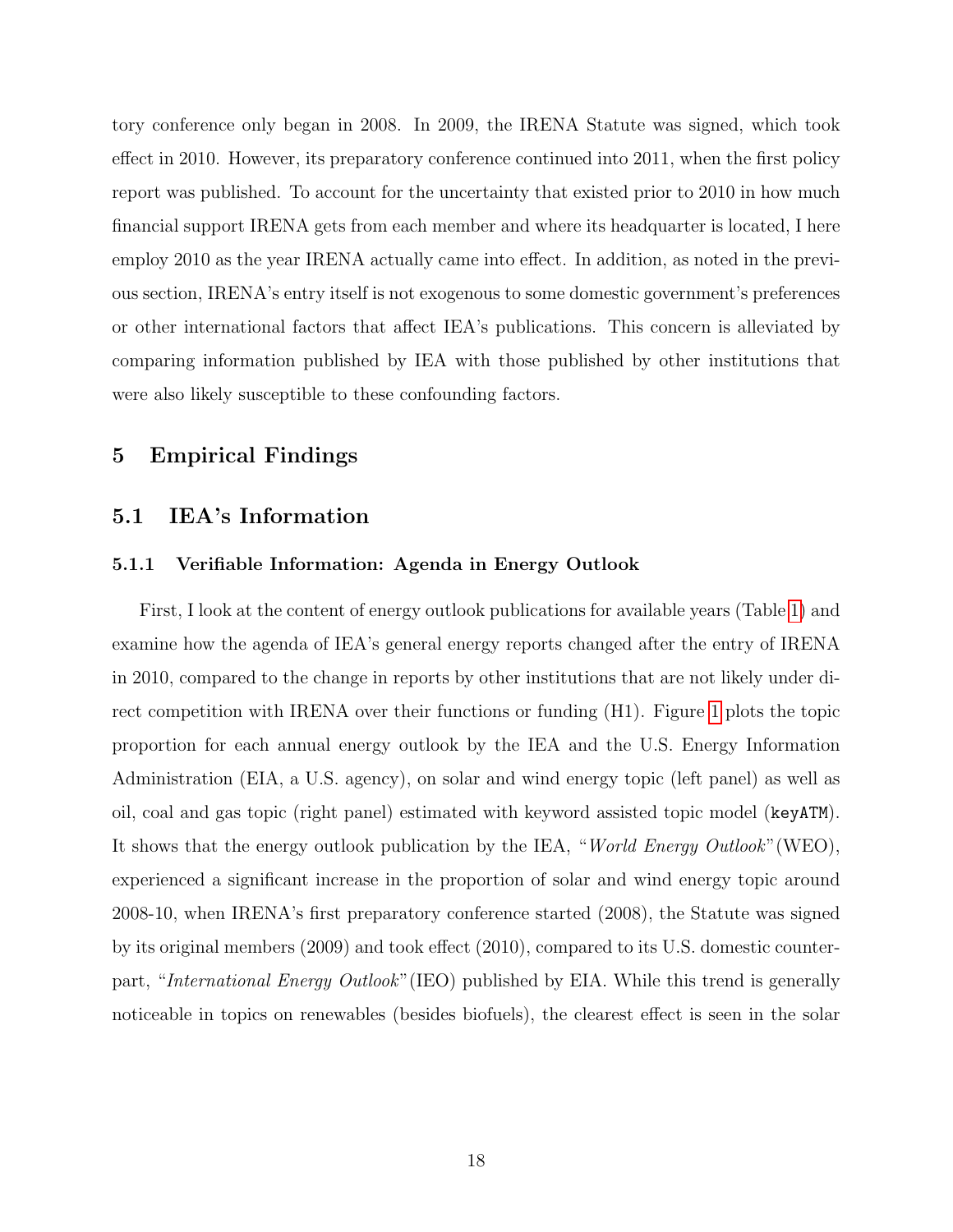<span id="page-19-0"></span>

Figure 1: Topic Proportion of World Energy Outlook (by IEA) and International Energy Outlook (by U.S. EIA), for "Solar/Wind Energy" Topic (left) and "Oil, Coal and Gas" Topic (right): The left panel shows that IEA's topic proportion in its World Energy Outlook increased around 2010 (when IRENA was established) while those of EIA's topic in International Energy Outlook remained low. As a comparison, the right panel shows that for topic on oil, coal and gas, both IEA and EIA had similar trends in topic proportion both before and after 2010.

photovoltaics, and this matches the topic heavily covered in IRENA's working papers.<sup>[25](#page-0-0)</sup>

EIA's publication as a control alleviates the concern for a confounding effect of general policy attention, in which both the creation of IRENA and the shift in IEA's policy changes are driven by overall shift in policy attention toward green growth and renewable energy in multiple countries<sup>[26](#page-0-0)</sup> for many reasons (e.g. cut in oil export, recession, etc.) (Meckling and Allan [2020\)](#page-28-15). While Overland and Reischl [\(2018\)](#page-28-1) addresses the difficulty in claiming the effect of IRENA on IEA's increasing focus on renewables, this design supports Urpelainen and Graaf [\(2015\)](#page-29-1)'s argument by comparing IEA's information to those of domestic agents (e.g. EIA) that were less pressured by the competition with an entry of new IO (e.g. IRENA).

#### 5.1.2 Less Verifiable Information: Energy Projections

Next, to examine the effect of IRENA's entry on the IEA's publication of less verifiable types of information (H2), I look at the long-term energy projections, which is difficult to verify for anyone in the foreseeable future. Figure [2](#page-20-0) plots the effect of IRENA's entry in

 $25$  Comparing the relative topic distribution of all the working papers published by IRENA between 2010-2018 and all the IEA publications on renewables between 2000-2018 (excluding WEO), the most substantive difference in topic distribution within the renewables, between IEA and IRENA, lie in the solar energy topic (Appendix Figure [8\)](#page-32-0). I used keyword-assisted topic model (keyATM).

<sup>26</sup> Besides the US, as evidenced by EIA's non-response.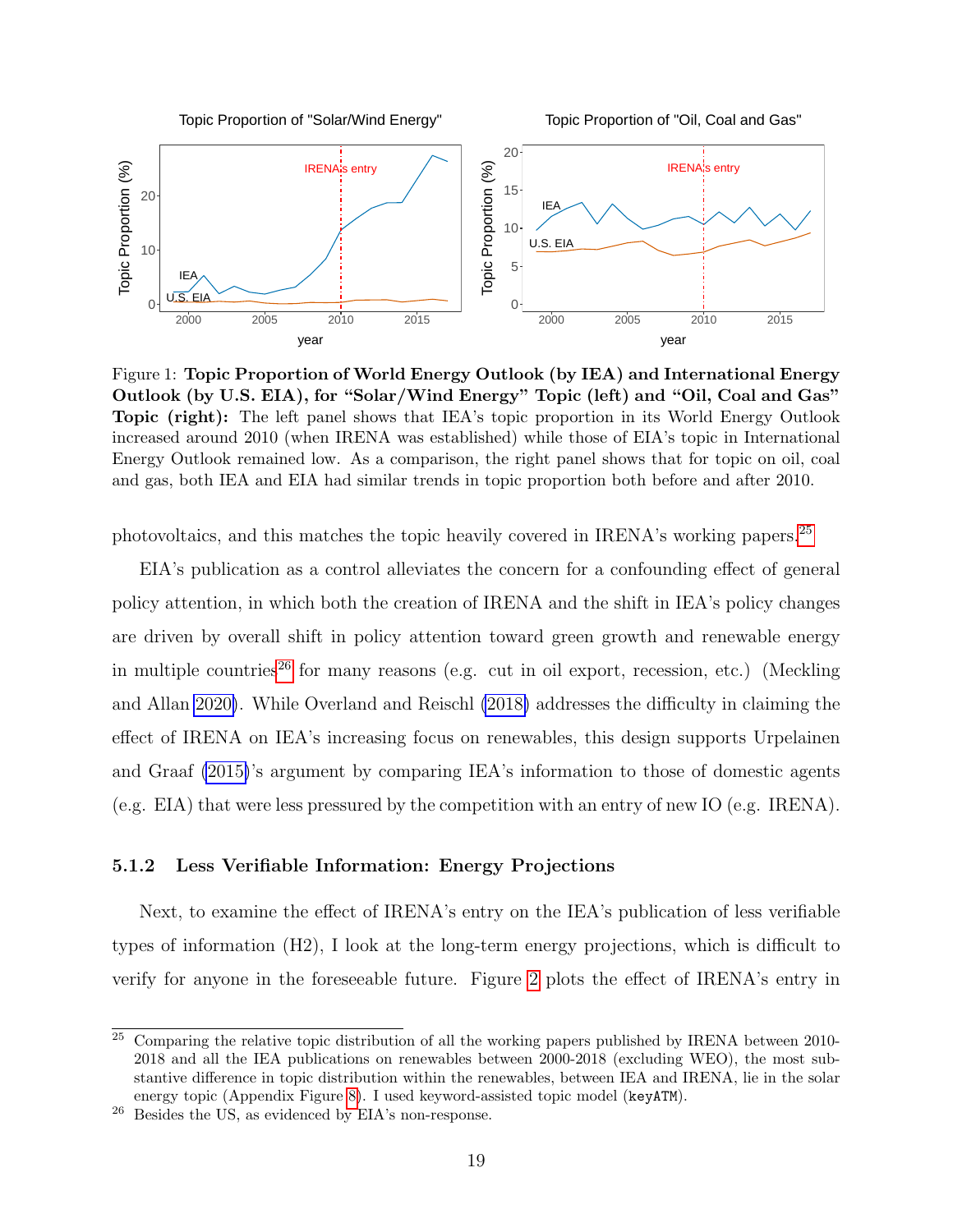<span id="page-20-0"></span>

Figure 2: Estimated Effect of IRENA's Entry on IEA's New Policy Scenario. Based on the comparison with synthetic control group that consists from weighted average of the projections from the U.S. EIA and OPEC, the estimated effect of IRENA's entry in 2010 on IEA's projection of renewable energy share in 2030 was 5.45 percentage point lower than the counterfactual by 2015.

2010 on IEA's projected value of renewable energy share for  $2030$ ,  $27$  estimated with synthetic difference in differences (synthdid). The synthetic control consists of projections for 2030 made in scenario series provided by OPEC and U.S. EIA from mid-2000s to 2010. These are both institutions traditionally focused on fossil fuels, which I expect to be less likely to adjust their renewable share projections upward compared to pro-renewable organizationsm, and in particular not in response to the entry of IRENA. However, these organizations were shifting their estimates upward, which is not surprising given that the renewable energy sector was growing rapidly over this period. Compared to the counterfactual projection for the IEA constructed from scenarios by these instituions, IEA's renewable share projection for 2030 was 5.45 percentage point lower than the counterfactual by 2015. In fact, while the

<sup>&</sup>lt;sup>27</sup> The share among the world's total primary energy demand, projected in IEA's New Policy Scenario between 2007 and 2017.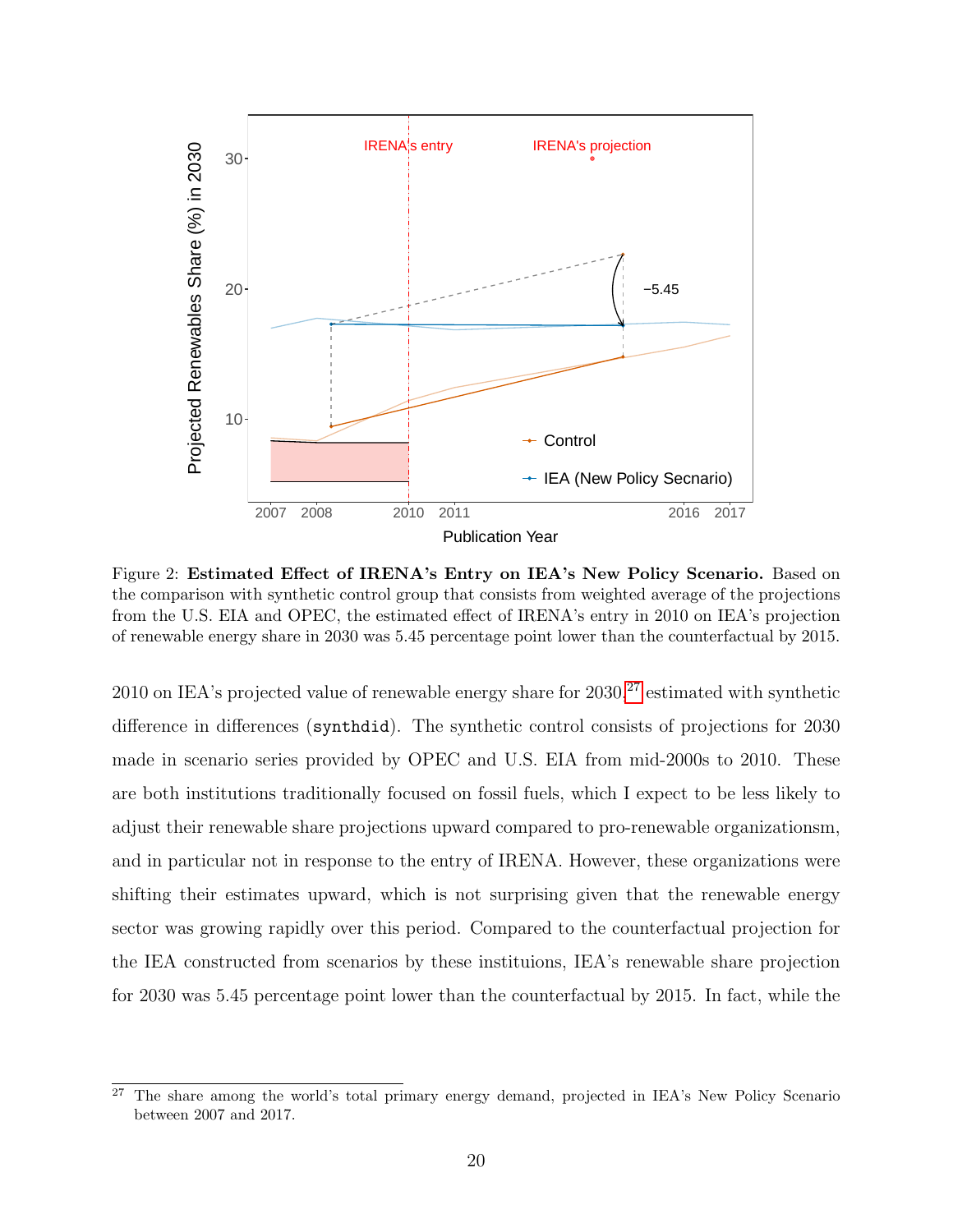non-IEA scenarios (including those made by oil companies like Statoil<sup>[28](#page-0-0)</sup>) were adjusting the renewable share estimates upward, all of IEA's scenarios (Current Policy,  $29$  New Policy,  $30$ and  $450$  Scenario<sup>[31](#page-0-0)</sup>) kept their projections almost constant across these years (Appendix Figure [7\)](#page-31-0). One caveat is that the IEA had higher estimates to begin with in the mid-2000s compared to these oil-focused organizations in the control group. However, by 2015, the predicted renewable energy share by all IEA scenarios was surpassed by Statoil's estimates (Appendix Figure [7\)](#page-31-0). Even the reference scenarios by the EIA and OPEC, which used to be much more conservative in the renewable estimates in the 2000s, almost reached the projection by IEA's reference scenario (Current Policy Scenario) by 2010 and even surpassed it after 2015. These findings, together with those in the section above, imply that while the IEA quantitatively increased the amount of information provision on renewables, its stance on the renewable energy potential qualitatively became relatively conservative compared to other energy institutions that were not directly competing with IRENA.

#### 5.2 Domestic Mechanism: U.S. government's demand

To investigate the domestic mechanism behind the model (H3), I look at whether and how the way influential member states use the information published by the IEA changed after the entry of IRENA. I examine the case of the U.S. government, which is the IEA's top financial contributor. Figure [4](#page-22-1) shows the topic proportion estimated with structural topic model (STM) across all the documents in this dataset, using 100 words before and after each occurrence of "IEA" or "International Energy Agency".<sup>[32](#page-0-0)</sup> The number of topics is set to seven for substantive interpretability and the labels are assigned by the author.<sup>[33](#page-0-0)</sup>

Figure [5](#page-24-0) shows how the topic proportion has changed before and after the establishment of IRENA in 2010. Controlling for a set of confounders (year, year squared, party of the

<sup>28</sup> Statoil was a private oil company based in Norway. The company name changed to Equinor ASA in 2018.

<sup>&</sup>lt;sup>29</sup> The scenario that assumes that only the policies currently in effect will be in place in the future.

<sup>&</sup>lt;sup>30</sup> The scenario that assumes that only the policies that are either currently in effect or currently already announced to be implemented will be in place in the future.

<sup>&</sup>lt;sup>31</sup> The scenario that assumes new policies will be announced and implemented in the future.

<sup>&</sup>lt;sup>32</sup> Since some documents, such as Congressional floor speeches, are long and consist of multiple issues, I use this threshold to focus on the context in which the IEA's information was referred to.

<sup>&</sup>lt;sup>33</sup> The covariates included for the estimation are fixed effects for year and document source.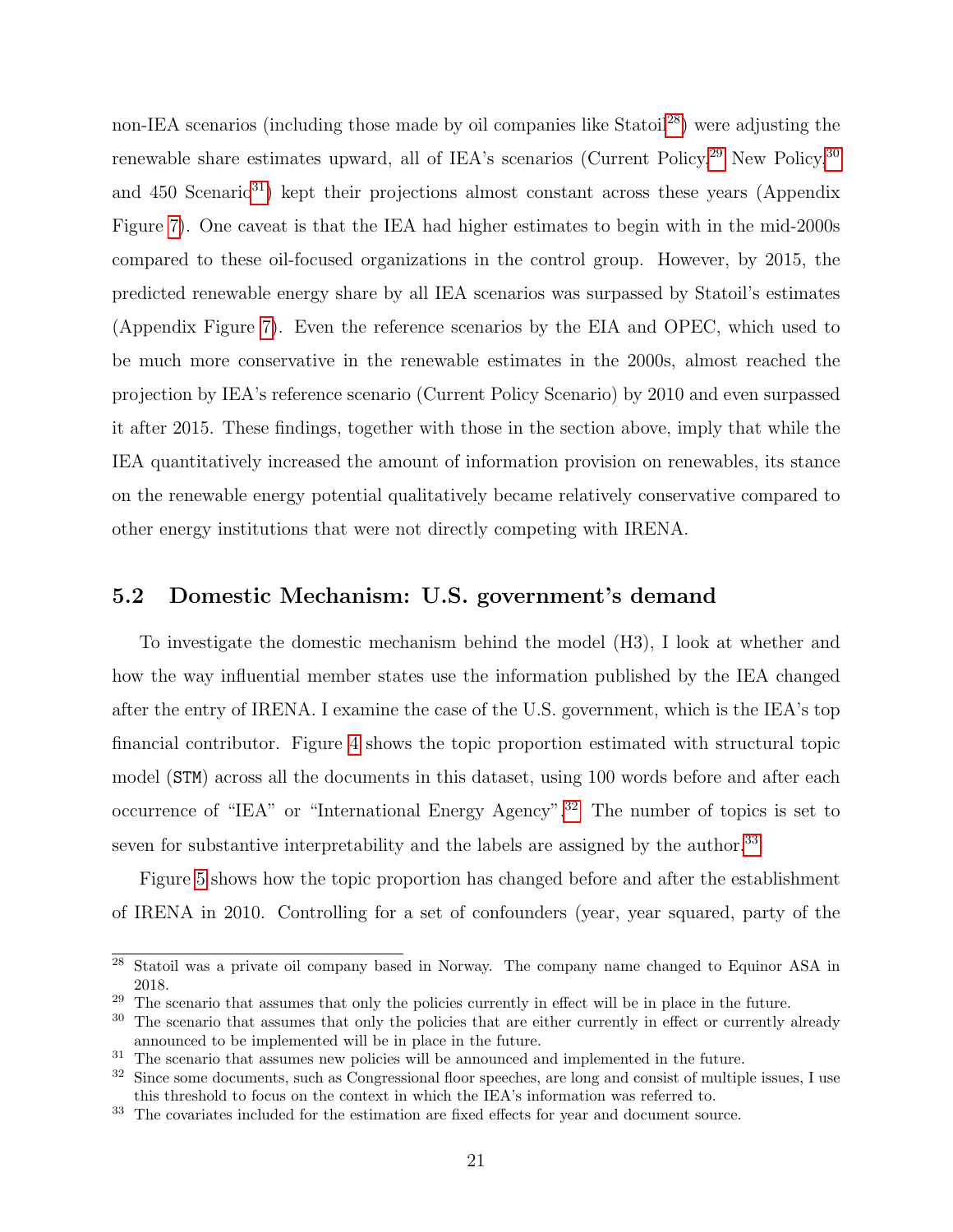<span id="page-22-0"></span>Exports are producing good paying jobs and investments at home and environmental benefits abroad," said Center for LNG Executive Director Charlie Riedl. "We commend EXIM for hosting today's discussion and look forward to working others to ensure clean, affordable, and reliable US natural gas is available to the global market." "I congratulate and thank Chairman Reed for her leadership in focusing EXIM on increasing US natural gas exports, an incredibly important emerging issue that benefits our economy as well as our geopolitical interests," said Christopher Guith, Acting President of the Global Energy Institute at the US Chamber of Commerce. The International Energy Agency forecasts that the US will account for one-third of global natural gas production and two-thirds of anticipated LNG export growth by 2025. Under President Trump, the United States has become a net natural gas exporter for the first time since 1957. About EXIM bank: EXIM is an independent federal agency that promotes and supports american jobs by providing competitive and necessary export credit to overseas purchasers of US goods and services. A robust EXIM can level the global playing field for US exporters when they compete against foreign companies that receive support from their governments. EXIM also contributes to US..." (Export-Import Bank of the United States, 2019 )

Figure 3: Example text of the US governmental documents citing the IEA. "Chairman Reed and Liquefied Natural Gas Industry Discuss How Ex-Im Can Assist U.S. LNG Exporting", Press Release from the Export-Import Bank of the United States (Ex-Im Bank). Aug.22, 2019 ([https://www.exim.gov/news/chairman-reed-and-liquefied-natural-gas-industry-discu](https://www.exim.gov/news/chairman-reed-and-liquefied-natural-gas-industry-discuss-how-exim-can-assist-lng-exporting) [ss-how-exim-can-assist-lng-exporting](https://www.exim.gov/news/chairman-reed-and-liquefied-natural-gas-industry-discuss-how-exim-can-assist-lng-exporting))

<span id="page-22-1"></span>

**Topics of Documents Citing the IEA**

Figure 4: Expected topic proportion of US Congressional/Executive Documents citing the IEA, 2003-2020. The x-axis shows, for each of the topics listed on the y-axis, the expected topic proportion of each U.S. governmental document containing the keyword "International Energy Agency", extracting 100 words before and after all occurrences of "IEA" or "International Energy Agency". Topic proportions are estimated using STM package. The number of topics is set to  $K = 7$ for best interpretability. Each topic is labeled by the author.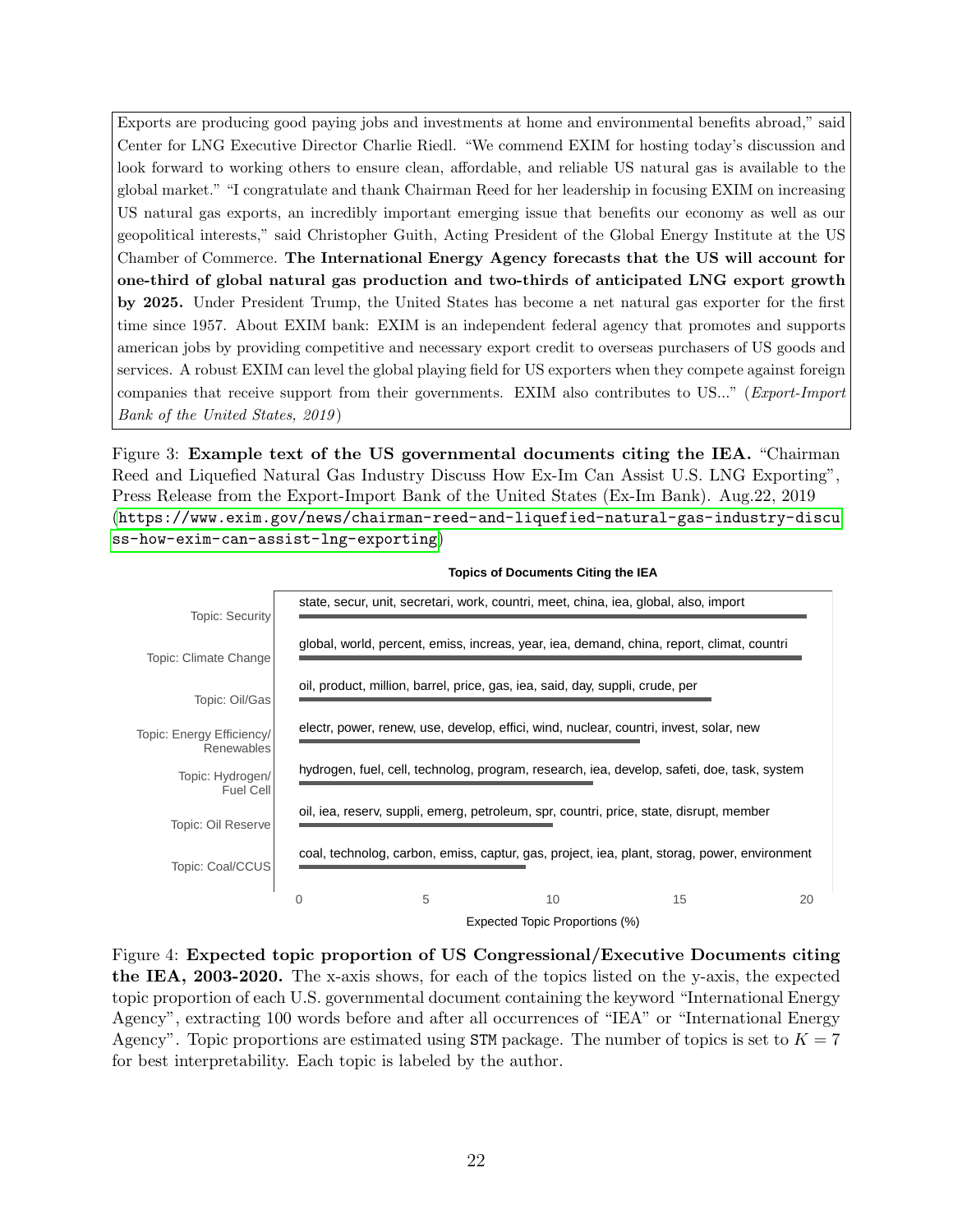President, source and content type of the document), topics such as oil/gas, oil reserve, and hydrogen/fuel cell appear more when citing the IEA in or after 2010 than before 2010. For example, the oil/ gas topic increases by about 6 percentage points in U.S. governmental documents citing the IEA in or after 2010 compared to those published before. In contrast, topics such as climate change and coal/CCUS (carbon capture, utilization, and storage) technology decreased for documents citing the IEA since 2010. Coal/CCUS and hydrogen/fuel cell, in particular, are difficult to interpret from these results since they can be referred to both in the context of promoting green sector (e.g. that investments should be made more in reducing carbon emissions, including CCUS) and in promoting fossil fuel/automotive industry (e.g. that investment should go to CCUS technology while keeping fossil fuel investments instead of pivoting to investment in renewables). Yet the results, in general, suggest that the IEA's information regarding fossil fuels was referred to more in the U.S. government since 2010, the year IRENA was established, compared to before. [34](#page-0-0)

In addition to this demand from public sector, private sectors also hold interests in information published by these IOs. For example, a lobbying record of ExxonMobil suggests that in 2008, they lobbied on a House of Representatives bill to establish IRENA (most likely against its passage).[35](#page-0-0) On the IO's side, the IEA also has an interest in building connections with the private sectors. Although the IEA does not disclose its funding source to the public, they acknowledge that part of its funding comes from the private sector. Moreover, in addition to the Coal Industry Advisory Board, an advisory group consisting of coal-related industrial enterprises that has existed since 1979, the Energy Business Council (EBC) was established in 2009 under the direction of the IEA's Executive Director Fatih Birol.<sup>[36](#page-0-0)</sup> While this council is by invitation only and operates under the Chatham House Rule, the list of

<sup>&</sup>lt;sup>34</sup> To account for the concern that this time period overlaps with increasing attention by the U.S. government on shale gas and fracking, a preliminary analysis with keyATM estimation incorporates this as an independent topic into estimation and find the similar (yet weaker) pattern in the oil and gas topic as well as climate change topic.

<sup>35</sup> H.R.5529 - International Renewable Energy Agency (IRENA) Act of 2008. Based on LobbyView Data (Kim [2018\)](#page-28-16). Although the lobbying record does not reveal whether they supported or opposed the proposed bill, other lobbying records of ExxonMobil suggest that they lobbied against establishing IRENA.

<sup>&</sup>lt;sup>36</sup> "IEA celebrates the 10th anniversary of the Energy Business Council with its largest gathering ever in Paris" the International Energy Agency, April 2019. ([https://www.iea.org/news/iea-celebrates](https://www.iea.org/news/iea-celebrates-the-10th-anniversary-of-the-energy-business-council-with-its-largest-gathering-ever-in-paris)[the-10th-anniversary-of-the-energy-business-council-with-its-largest-gathering-ever](https://www.iea.org/news/iea-celebrates-the-10th-anniversary-of-the-energy-business-council-with-its-largest-gathering-ever-in-paris)[in-paris](https://www.iea.org/news/iea-celebrates-the-10th-anniversary-of-the-energy-business-council-with-its-largest-gathering-ever-in-paris))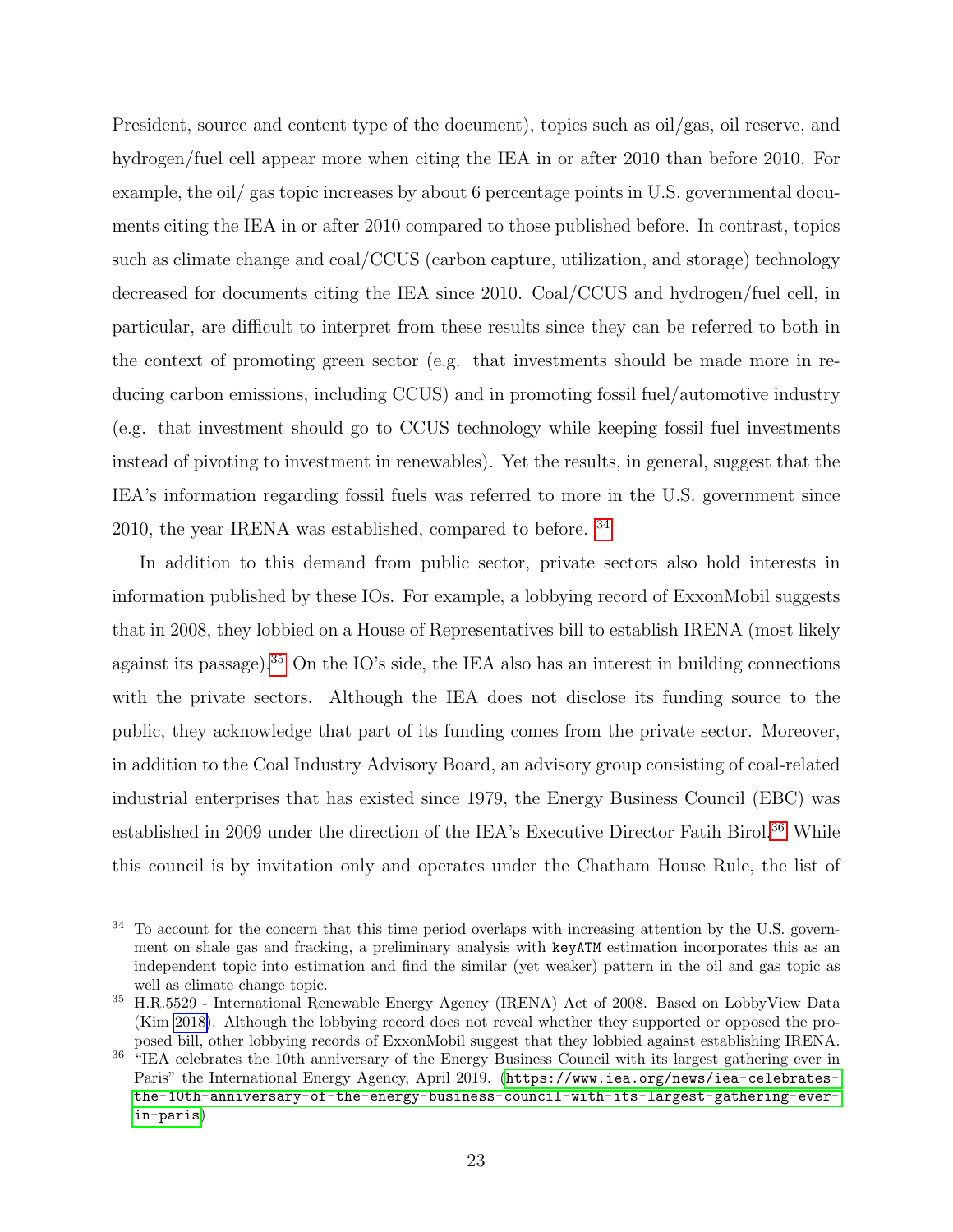<span id="page-24-0"></span>

**Change in Topic Proportion for Documents Published After IRENA's Establishment**

Figure 5: Effect of Post-IRENA Dummy on Topic Proportion This plot shows that the information from IEA is mentioned more in the context of topics like oil/gas, oil reserve, and hydrogen/fuel cell and less so for topics like climate change and CCUS after 2009 (when IRENA was established), controlling for other covariates including year, source of the document (Senate, House, legislator press releases, President, departments and related agencies, etc.), and party of the President.

the past participants suggest that they mostly consist of firms in the fossil fuel sectors and heavy industry.<sup>[37](#page-0-0)</sup>

## 6 Discussion

An increasing number of public and private organizations today are providing information to inform both domestic and international policy-making on the same issue areas, sometimes very similar in content yet at other times with substantive differences across organizations. This paper asks how the quality and quantity of information published by IOs may be affected by an entry of a new overlapping institution. Based on the trade-off IOs face between preserving their reputation as a competent expert and catering to their main funders to secure its authority over competitor, I theorize that upon the entry of a new IO, existing

 $\overline{37}$  For example, 30 companies invited to the IEA EBC meeting were either in fossil fuel industries, electricity, heavy industries, or finance. (IEA News, March 16th, 2017. "Expanding ties with the energy industry" (<https://www.iea.org/news/expanding-ties-with-the-energy-industry>))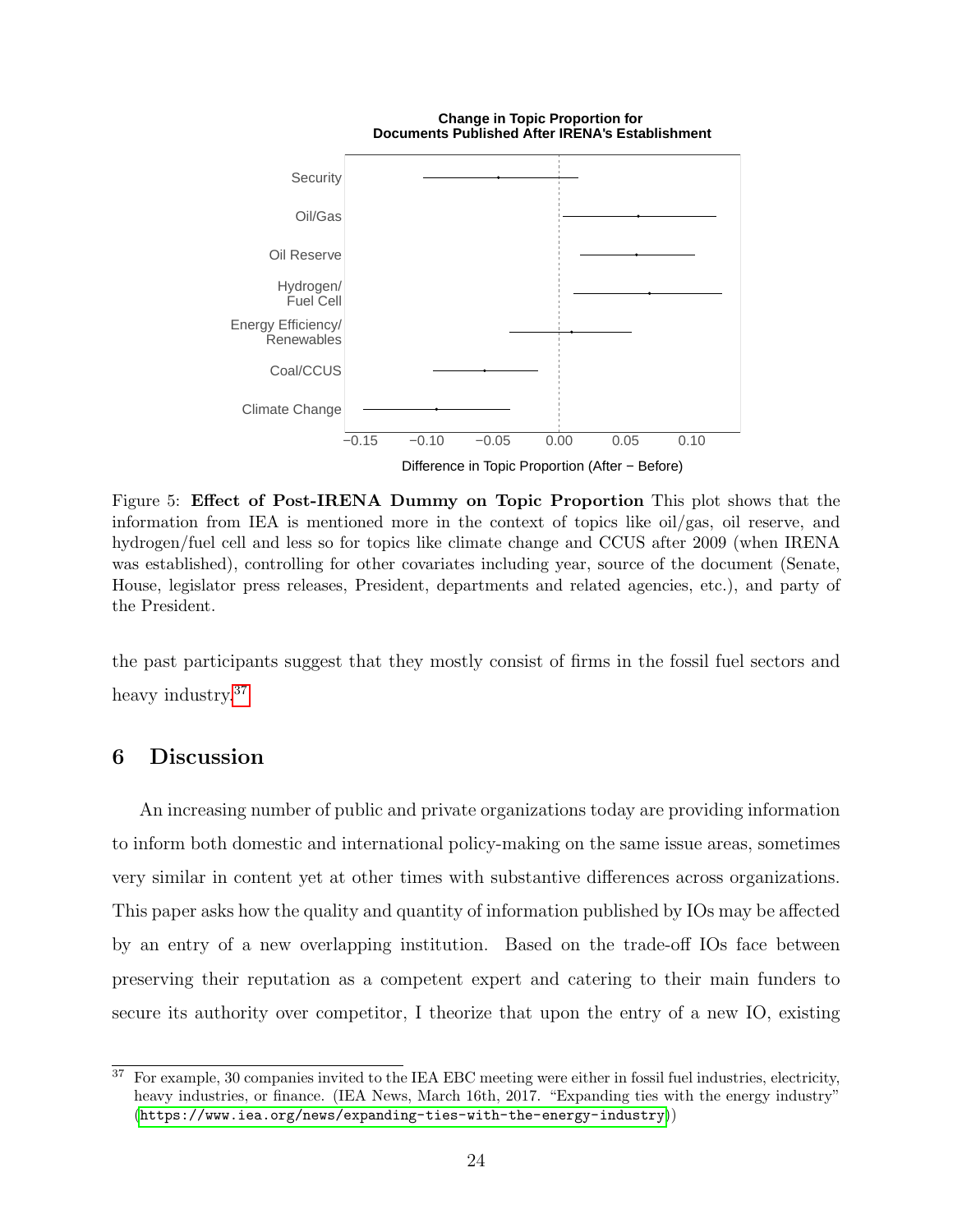IOs are weakly more likely to report a verifiable type of information, while they may be motivated to provide more biased information for unverifiable type. To empirically test this, I looked at the information on energy issues, where the IEA, the incumbent IO, faced the entry of IRENA in 2010. This paper makes the following contributions.

First, it contributes to the debate on whether overlapping institutions promote or impede cooperation among states. Instead of asking whether or not they promote cooperation, this paper argues how the same set of IOs both compete to undermine interstate cooperation on one front and deepens cooperation on another depending on the type of information. Along with the recent literature that investigates the conditions under which overlapping institutions fuel cooperation, this highlights the importance to granularly theorize the effect of overlapping institutions based on each type of IO activities.

Second, this paper brings the regime complexity debate to a critical yet understudied function of IOs: providing information to guide policy-making both domestically and internationally. As exemplified by recent discussions on the politics of scientific information in areas such as climate change or the global pandemic, the source of information affects how people perceive the information. Different institutions often provide different information, which ignites political debates. This paper asks how the fact that overlapping institutions exist affects the information that the incumbent IO strategically provide. While IO's role as information providers has been central to the IO literature and discussion of IO's functions, empirical test has been limited partly due to the difficulties in quantifying information provision. This paper addresses this by utilizing texts and collecting figures from IO's publications.

More broadly, this paper speaks to the debate over how IOs operate and what role they play as a consequence. It highlights the trade-off that IOs face between its incentive to maintain reputation as a neutral expert and its incentive to cater to major donors to secure their survival and authority. Consistent with the view that IOs operate under bureaucratic autonomy (Barnett and Finnemore [2004\)](#page-26-13), IOs strategically behave and provide information to maximize their payoffs. Given such an incentive structure, competition among IOs may foster more information provision in some cases but may encourage biased information provision in others. Future research could further analyze the overall social welfare implications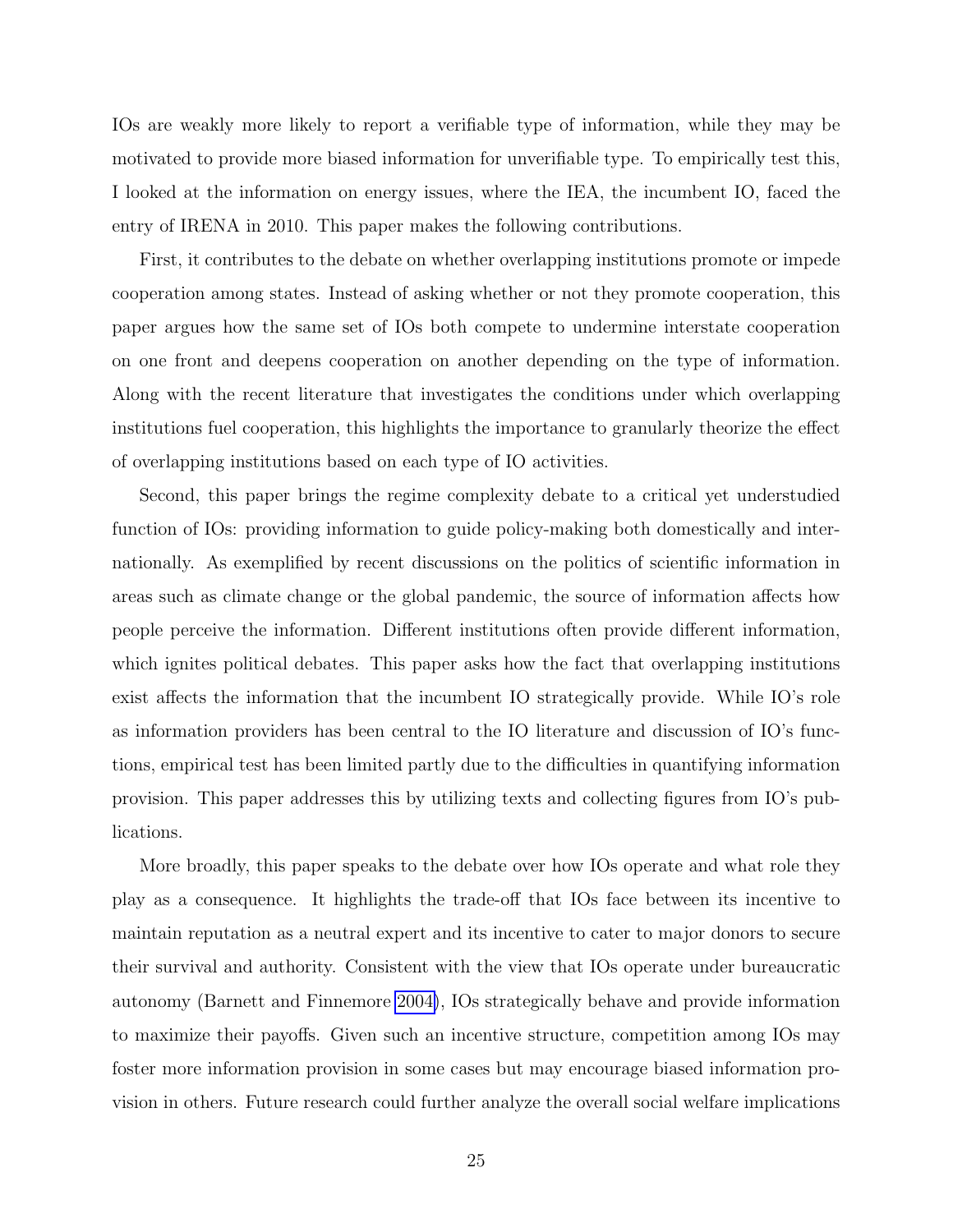of introducing competitions among IOs.

## References

- <span id="page-26-0"></span>Abbott, Kenneth W. 2012. "The Transnational Regime Complex for Climate Change." Environment and Planning C: Government and Policy 30 (4): 571–590.
- <span id="page-26-2"></span>Abbott, Kenneth W., Philipp Genschel, Duncan Snidal, and Bernhard Zangl. 2015. International Organizations as Orchestrators. Cambridge University Press.
- <span id="page-26-3"></span>Alter, Karen J., and Sophie Meunier. 2009. "The Politics of International Regime Complexity." Perspectives on Politics 7 (1): 13–24.
- <span id="page-26-6"></span>Alter, Karen J., and Kal Raustiala. 2018. "The Rise of International Regime Complexity." Annual Review of Law and Social Science 14 (1): 329–349.
- <span id="page-26-1"></span>Arkhangelsky, Dmitry, Susan Athey, David A. Hirshberg, Guido W. Imbens, and Stefan Wager. 2021. "Synthetic Difference-in-Differences." American Economic Review 111 (12): 4088–4118.
- <span id="page-26-12"></span>Bae, Kee-Hong, Hamdi Driss, and Gordon S Roberts. 2017. "Do Credit Rating Agencies Inflate Their Ratings? A Review." Journal of Financial Transformation, Forthcoming.
- <span id="page-26-13"></span>Barnett, Michael, and Martha Finnemore. 2004. Rules for the World: International Organizations in Global Politics. Cornell University Press.
- <span id="page-26-11"></span>Bolton, Patrick, Xavier Freixas, and Joel Shapiro. 2012. "The Credit Ratings Game." The Journal of Finance 67 (1): 85–111.
- <span id="page-26-9"></span>Bourjade, Sylvain, and Bruno Jullien. 2011. "The Roles of Reputation and Transparency on the Behavior of Biased Experts." The RAND Journal of Economics 42 (3): 575–594.
- <span id="page-26-10"></span>Camanho, Nelson, Pragyan Deb, and Zijun Liu. 2009. "Credit rating and competition." In 22nd Australasian Finance and Banking Conference.
- <span id="page-26-8"></span>Carrington, Gerry, and Janet Stephenson. 2018. "The Politics of Energy Scenarios: Are International Energy Agency and Other Conservative Projections Hampering the Renewable Energy Transition?" Energy Research & Social Science 46:103–113.
- <span id="page-26-5"></span>Chapman, Terrence L. 2009. "Audience Beliefs and International Organization Legitimacy." International Organization 63 (4): 733–764.
- <span id="page-26-7"></span>Chaudoin, Stephen. 2014. "Audience Features and the Strategic Timing of Trade Disputes." International Organization 68 (04): 877–911.
- <span id="page-26-4"></span>Clark, Richard. 2021. "Pool or Duel? Cooperation and Competition Among International Organizations." International Organization 75 (4): 1133–1153.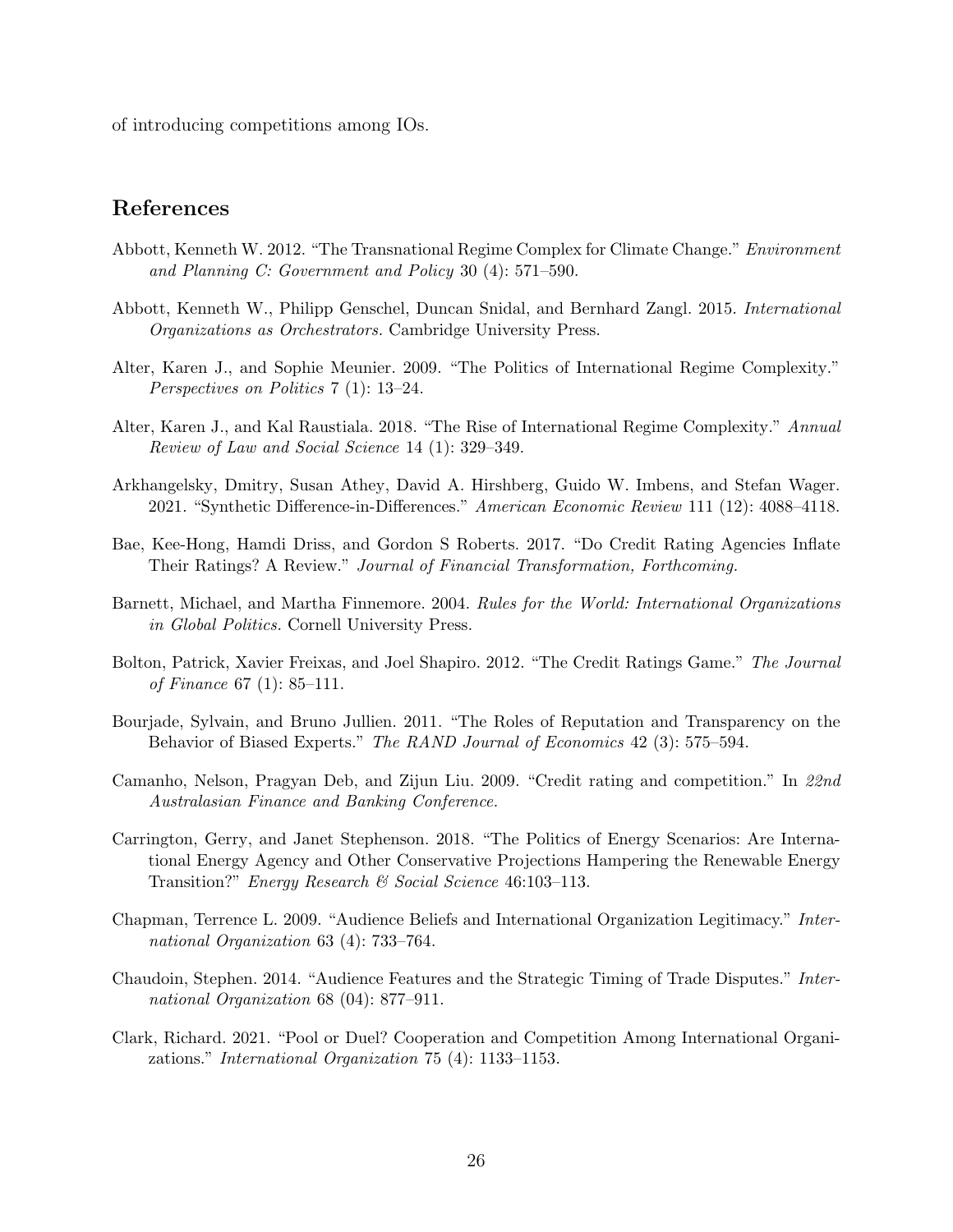- <span id="page-27-2"></span>Clark, Richard. 2022. "Bargain Down or Shop Around? Outside Options and IMF Conditionality." The Journal of Politics.
- <span id="page-27-9"></span>Coicaud, Jean-Marc, and David Le Blanc. 2016. "Information Gathering, Analysis, and Dissemination - Oxford Handbooks" [in en]. In The Oxford Handbook of International Organizations, edited by Jacob Katz Cogan, Ian Hurd, and Ian Johnstone, 30.
- <span id="page-27-0"></span>Colgan, Jeff D., Robert O. Keohane, and Thijs Van de Graaf. 2012. "Punctuated Equilibrium in the Energy Regime Complex." The Review of International Organizations 7 (2): 117–143.
- <span id="page-27-10"></span>Creutzig, Felix, Peter Agoston, Jan Christoph Goldschmidt, Gunnar Luderer, Gregory Nemet, and Robert C. Pietzcker. 2017. "The Underestimated Potential of Solar Energy to Mitigate Climate Change." Nature Energy 2 (9): 17140.
- <span id="page-27-11"></span>Downie, Christian. 2020. "Strategies for Survival: The International Energy Agency's Response to a New World." Energy Policy 141:111452.
- <span id="page-27-8"></span>Dreher, Axel, Silvia Marchesi, and James Raymond Vreeland. 2008a. "The Political Economy of IMF Forecasts." Public Choice 137 (1-2): 145–171.
- <span id="page-27-12"></span>Dreher, Axel, Jan-Egbert Sturm, and Heinrich Ursprung. 2008b. "The Impact of Globalization on the Cmposition of Government Expenditures: Evidence from Panel Data." Public Choice 134 (3-4): 263–292.
- <span id="page-27-4"></span>Drezner, Daniel W. 2009. "The Power and Peril of International Regime Complexity." Perspectives on Politics 7 (1): 65–70.
- <span id="page-27-6"></span>Ecker-Ehrhardt, Matthias. 2018. "International Organizations "Going Public"? An Event History Analysis of Public Communication Reforms 1950–2015." International Studies Quarterly 62 (4): 723–736.
- <span id="page-27-5"></span>Eilstrup-Sangiovanni, Mette, and Oliver Westerwinter. 2022. "The Global Governance Complexity Cube: Varieties of Institutional Complexity in Global Governance." The Review of International Organizations 17 (2): 233–262.
- <span id="page-27-13"></span>Eshima, Shusei, Kosuke Imai, and Tomoya Sasaki. 2020. "Keyword Assisted Topic Models." arXiv:2004.05964  $\int cs, stat$ .
- <span id="page-27-3"></span>Fang, Songying, and Randall W. Stone. 2012. "International Organizations as Policy Advisors." International Organization 66 (4): 537–569.
- <span id="page-27-1"></span>Graaf, Thijs Van de, and Jeff Colgan. 2016. "Global Energy Governance: A Review and Research Agenda." Palgrave Communications 2 (1): 15047.
- <span id="page-27-14"></span>Graewingholt, Megan D. 2020. "VoxGov Revisited." The Charleston Advisor 21 (3): 55–58.
- <span id="page-27-7"></span>Haas, Peter. 2008. "Epistemic Communities." In The Oxford Handbook of International Environmental Law, edited by Daniel Bodansky, Jutta Brunnée, and Ellen Hey. Oxford University Press.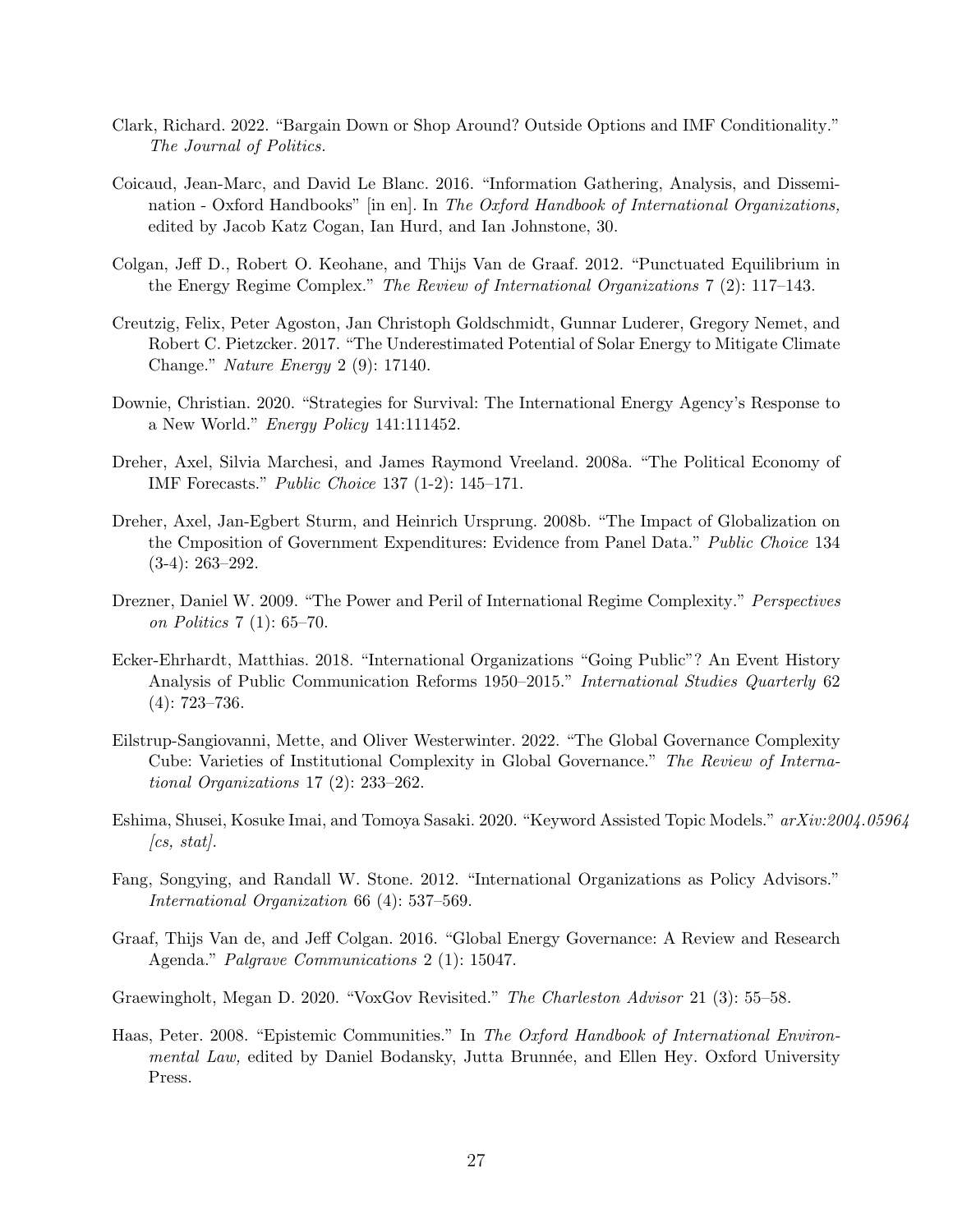- <span id="page-28-3"></span>Henning, C Randall, and Tyler Pratt. 2021. "Hierarchy and Differentiation in International Regime Complexes: A Theoretical Framework for Comparative Research": 34.
- <span id="page-28-9"></span>Johns, Leslie. 2007. "A Servant of Two Masters: Communication and the Selection of International Bureaucrats." International Organization 61 (02).
- <span id="page-28-10"></span>Johnson, Tana. 2014. Organizational progeny: Why governments are losing control over the proliferating structures of global governance. Oxford University Press, USA.
- <span id="page-28-7"></span>Kelley, Judith. 2009. "The More the Merrier? The Effects of Having Multiple International Election Monitoring Organizations." *Perspectives on Politics* 7 (1): 59–64.
- <span id="page-28-0"></span>Keohane, Robert O., and David G. Victor. 2011. "The Regime Complex for Climate Change." Perspectives on Politics 9 (01): 7–23.
- <span id="page-28-16"></span>Kim, In Song. 2018. "LobbyView: Firm-Level Lobbying & Congressional Bills Database": 11.
- <span id="page-28-14"></span>Kurozumi, Atsuhito. 2015. How to Read "World Energy Outlook": The Unofficial Guide to WEO. Energy Forum Shinsho.
- <span id="page-28-13"></span>Lipscy, Phillip Y. 2015. "Explaining Institutional Change: Policy Areas, Outside Options, and the Bretton Woods Institutions." American Journal of Political Science 59 (2): 341–356.
- <span id="page-28-8"></span>Mansfield, Edward D., and Helen V. Milner. 2013. Votes, Vetoes and the Political Economy of International Trade Agreements. Princeton, NJ: Princeton University Press.
- <span id="page-28-11"></span>Mariano, Beatriz. 2012. "Market Power and Reputational Concerns in the Ratings Industry." Journal of Banking & Finance 36 (6): 1616–1626.
- <span id="page-28-15"></span>Meckling, Jonas, and Bentley B. Allan. 2020. "The Evolution of Ideas in Global Climate Policy." Nature Climate Change 10 (5): 434–438.
- <span id="page-28-12"></span>Morris, Stephen. 2001. "Political Correctness." *Journal of Political Economy* 109 (2): 231–265.
- <span id="page-28-6"></span>Orsini, Amandine, Jean-Frederic Morin, and Oran Young. 2013. "Regime Complexes: A Buzz, a Boom, or a Boost for Global Governance Special Focus: Regime Complexity." Global Governance 19:27–40.
- <span id="page-28-1"></span>Overland, Indra, and Gunilla Reischl. 2018. "A Place in the Sun? IRENA's Position in the Global Energy Governance Landscape." International Environmental Agreements: Politics, Law and Economics 18 (3): 335–350.
- <span id="page-28-2"></span>Pratt, Tyler. 2018a. "Deference and Hierarchy in International Regime Complexes." International Organization 72 (03): 561–590.
- <span id="page-28-4"></span>. 2018b. "Race to the Bottom? Overlapping Institutions, Policy Change, and Markets for Cooperation": 38.
- <span id="page-28-5"></span>Raustiala, Kal, and David G Victor. 2004. "The regime complex for plant genetic resources." International organization 58 (2): 277–309.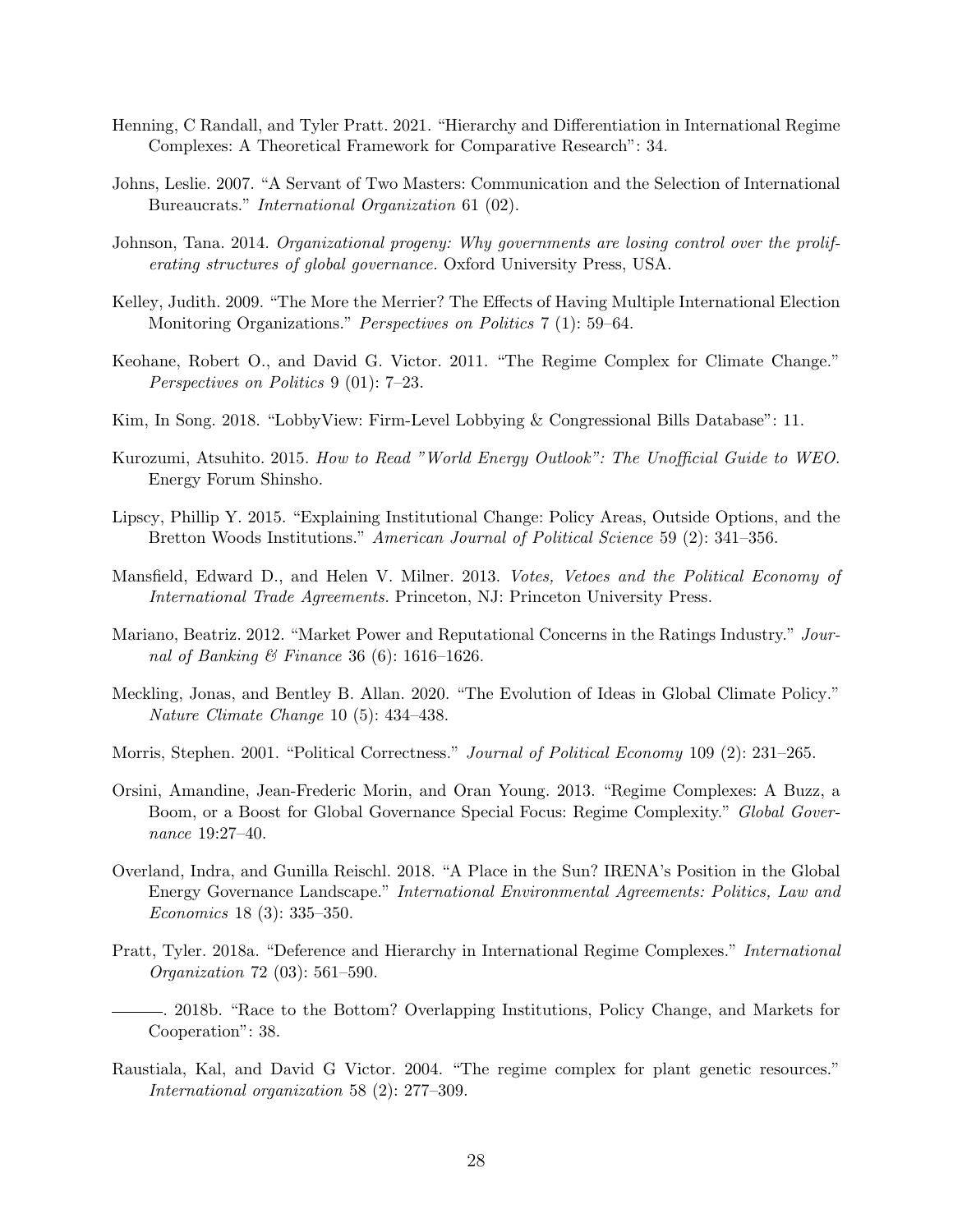- <span id="page-29-4"></span>Roberts, Margaret E., Brandon M. Stewart, Dustin Tingley, Christopher Lucas, Jetson Leder-Luis, Shana Kushner Gadarian, Bethany Albertson, and David G. Rand. 2014. "Structural Topic Models for Open-Ended Survey Responses: STRUCTURAL TOPIC MODELS FOR SURVEY RESPONSES." American Journal of Political Science 58 (4): 1064–1082.
- <span id="page-29-1"></span>Urpelainen, Johannes, and Thijs Van de Graaf. 2015. "Your Place or Mine? Institutional Capture and the Creation of Overlapping International Institutions." British Journal of Political Science 45 (4): 799–827.
- <span id="page-29-2"></span>Urpelainen, Johannes, and Thijs Van de Graaf. 2015. "The International Renewable Energy Agency: A Success Story in Institutional Innovation?" International Environmental Agreements: Politics, Law and Economics 15 (2): 159–177.
- <span id="page-29-0"></span>Van de Graaf, Thijs, and Dries Lesage. 2009. "The International Energy Agency after 35 years: Reform needs and institutional adaptability." The Review of International Organizations 4 (3): 293–317.

## 7 Appendix

## 7.1 Empirical supplements

#### <span id="page-29-3"></span>Financial Contributions

| Voluntary |                       | Assessed         |  |                  |                 |
|-----------|-----------------------|------------------|--|------------------|-----------------|
|           | IEA.                  | <b>IRENA</b>     |  | IEA              | <b>IRENA</b>    |
|           | Sweden $(27%)$        | Germany $(41\%)$ |  | US $(25\%)$      | US (22%)        |
|           | Denmark $(16\%)$      | UAE $(39\%)$     |  | Japan $(23\%)$   | Japan $(11\%)$  |
|           | Japan $(15\%)$        | Norway $(9\%)$   |  | Germany $(10\%)$ | China $(9\%)$   |
|           | Germany $(10\%)$      | Belgium $(6\%)$  |  | UK (7%)          | Germany $(7\%)$ |
|           | 5 Switzerland $(5\%)$ | Japan $(3\%)$    |  | France $(7\%)$   | France $(6\%)$  |

Table 3: Top five financial contributors for IEA and IRENA in 2017.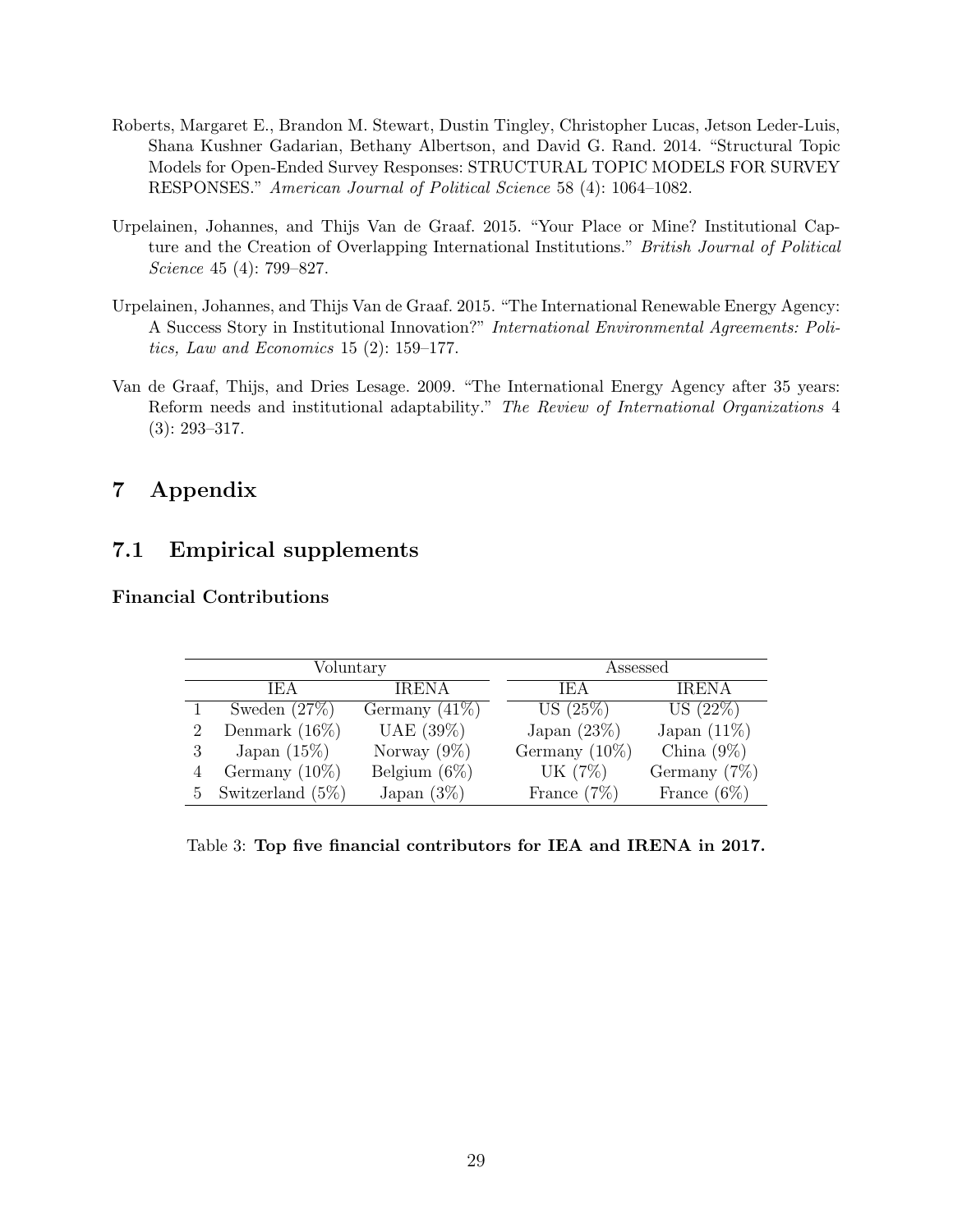<span id="page-30-0"></span>

Figure 6: Share of top voluntary contributors to IEA (left) and IRENA (right) across years. Only countries that appear in top 5 for more than twice (for IRENA) or three times (for IEA) after 2000 are displayed. Data is collected by the author based on "Report on Financial Contributions to International Organizations", Ministry of Foreign Affairs of Japan ([https://ww](https://www.mofa.go.jp/mofaj/gaiko/oda/shiryo/sonota.html) [w.mofa.go.jp/mofaj/gaiko/oda/shiryo/sonota.html](https://www.mofa.go.jp/mofaj/gaiko/oda/shiryo/sonota.html)).

<span id="page-30-1"></span>

| Topic                                    | Keywords                                                                                                                |  |  |
|------------------------------------------|-------------------------------------------------------------------------------------------------------------------------|--|--|
|                                          | equipment, buildings, appliances, industry, industrial, techniques, processes,                                          |  |  |
|                                          | design, envelope, operation, efficient, ict, management, lighting, control, heating,                                    |  |  |
| Energy Efficiency                        | cooling, ventilation, operations, batteries, portable,                                                                  |  |  |
|                                          | devices, residential, commercial, bldings, transport, on-road, vehicle, batteries, storage, advd, motors,               |  |  |
|                                          | ev, hev, fcv, sys, combustion, engines, electric, infrastructure, materials,                                            |  |  |
|                                          | off-road, efficiency, waste, recovery, utilisation, communities, agriculture, forestry, pumps, chillers                 |  |  |
| Oil, coal and gas                        | fossil, coal, igcc, oil, liquid, gas, refining, transport, storage, non-conventional,                                   |  |  |
|                                          | combustion, conversion, refinement, iron, steel                                                                         |  |  |
| CO <sub>2</sub> capture and storage      | co2, carbon, capture, utilisation, storage, separation, transport, emission,                                            |  |  |
|                                          | ccus, pipeline, underground, geological, ship, removal                                                                  |  |  |
| Solar and Wind                           | solar, heating, cooling, photovoltaics, thermal, high-temprature, pv, sunlight, module, modular, csp, ste,              |  |  |
|                                          | concentrating, sun, sundown, wind, onshore, technologies, offshore, techs, speed, speeds, turbine,                      |  |  |
|                                          | turbines, hub, rotor, diameter, sea, land, shore                                                                        |  |  |
| <b>Biofuels</b>                          | biofuels, biomass, liquids, solids, biogases, liquid, gasoline, ethanol, diesel, kerosene, jet, algal, solid,           |  |  |
| (including liquids, solids and biogases) | thermochemical, biochemical, anaerobic, digestion, heating, bioenergy                                                   |  |  |
| Geothermal, ocean                        | geothermal, hydrothermal, hot, dry, rock, drilling, exploration,                                                        |  |  |
|                                          | aquifer, pool, ocean, tidal, wave, salinity, gradient                                                                   |  |  |
| Hydroelectricity                         | hydroelectricity, hydropower, pump, pumped, river, run, flow,                                                           |  |  |
|                                          | pondage, reservoir, water, flood, irrigation, turbine                                                                   |  |  |
| Other renewable energy sources           | renewable, sources                                                                                                      |  |  |
| Nuclear fission and fusion               | nuclear, fission, fusion, magnetic, confinement, inertial, light, water, reactors, lwrs, converter, heavy, hwrs, cycle, |  |  |
|                                          | fissile, material, recycling, reprocessing, waste, plant, safety, integrity, protection, decommissioning, breeder       |  |  |
| Hydrogen and fuel cells                  | hydrogen, infrastructure, cells, stationary, mobile, chemical, electrolyser                                             |  |  |
| Electric power conversion, transmission, | electric, conversion, generation, technologies, electricity, transmission, distribution,                                |  |  |
|                                          | technologies, cables, conductors, ac, dc,                                                                               |  |  |
| distribution and storage                 | power, techs, smart, grid, control, integration, load, management, monitoring, standards, interoper,                    |  |  |
|                                          | cyber, security, storage, electrical, batteries, electrochemical, electromagnetic, mechanical, storage                  |  |  |
| Other basic energy research              | research, development                                                                                                   |  |  |

Table 4: Keywords used in keyword assisted topic model.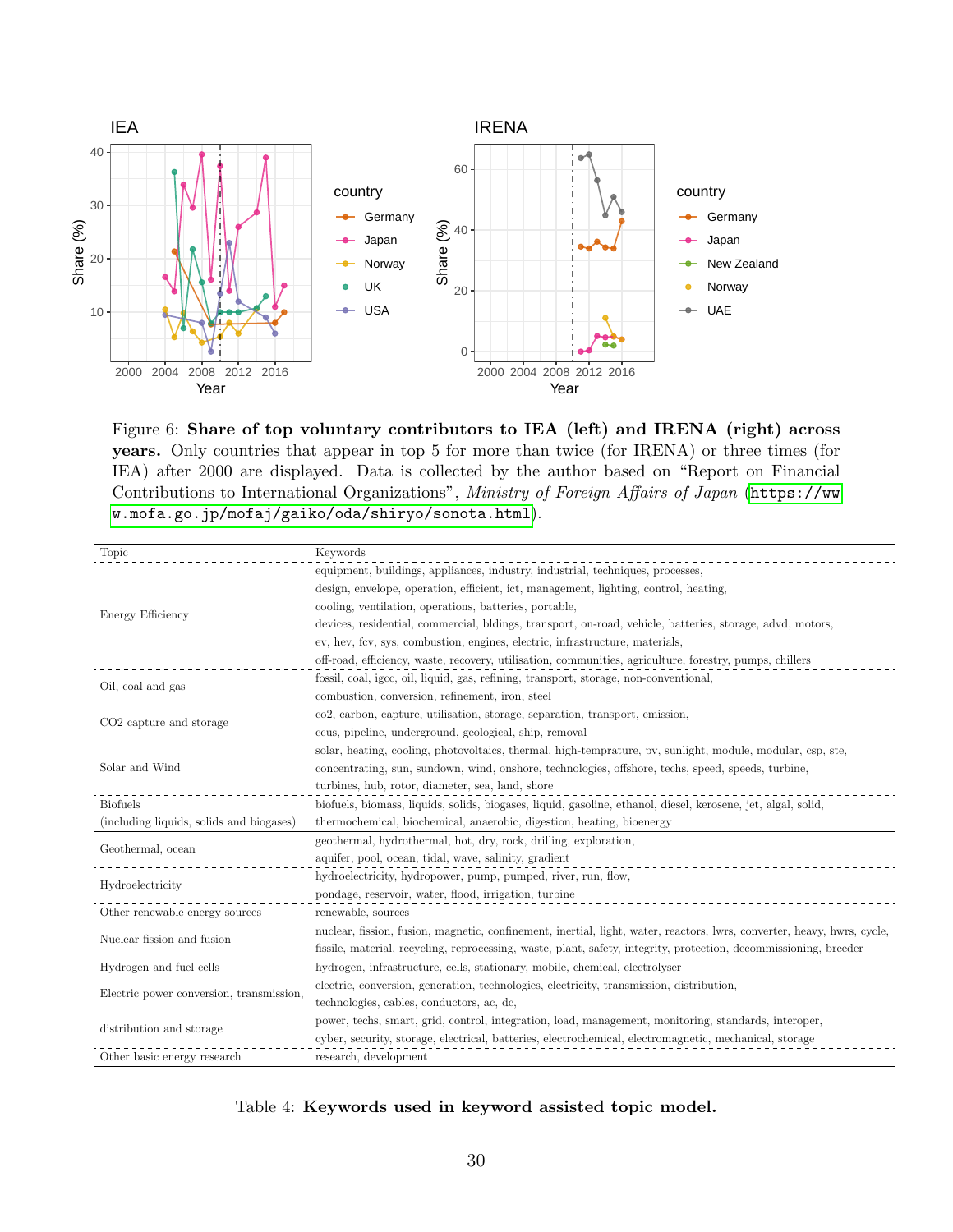<span id="page-31-0"></span>

Figure 7: Predicted share of renewables energy in 2030, by IEA (left) and other organizations (right): Each point shows estimated renewable energy share (x-axis) for each energy outlook scenario published in each year (y-axis). IEA's projection for the share of renewable energy consumption in 2030 did not change much from the mid-2000s to the late 2010s in any of the scenarios (Current Policy, New Policy, and 450 Scenario), while other institutions such as OPEC, US EIA, and Statoil (private company) were adjusting their scenarios upward throughout this period.